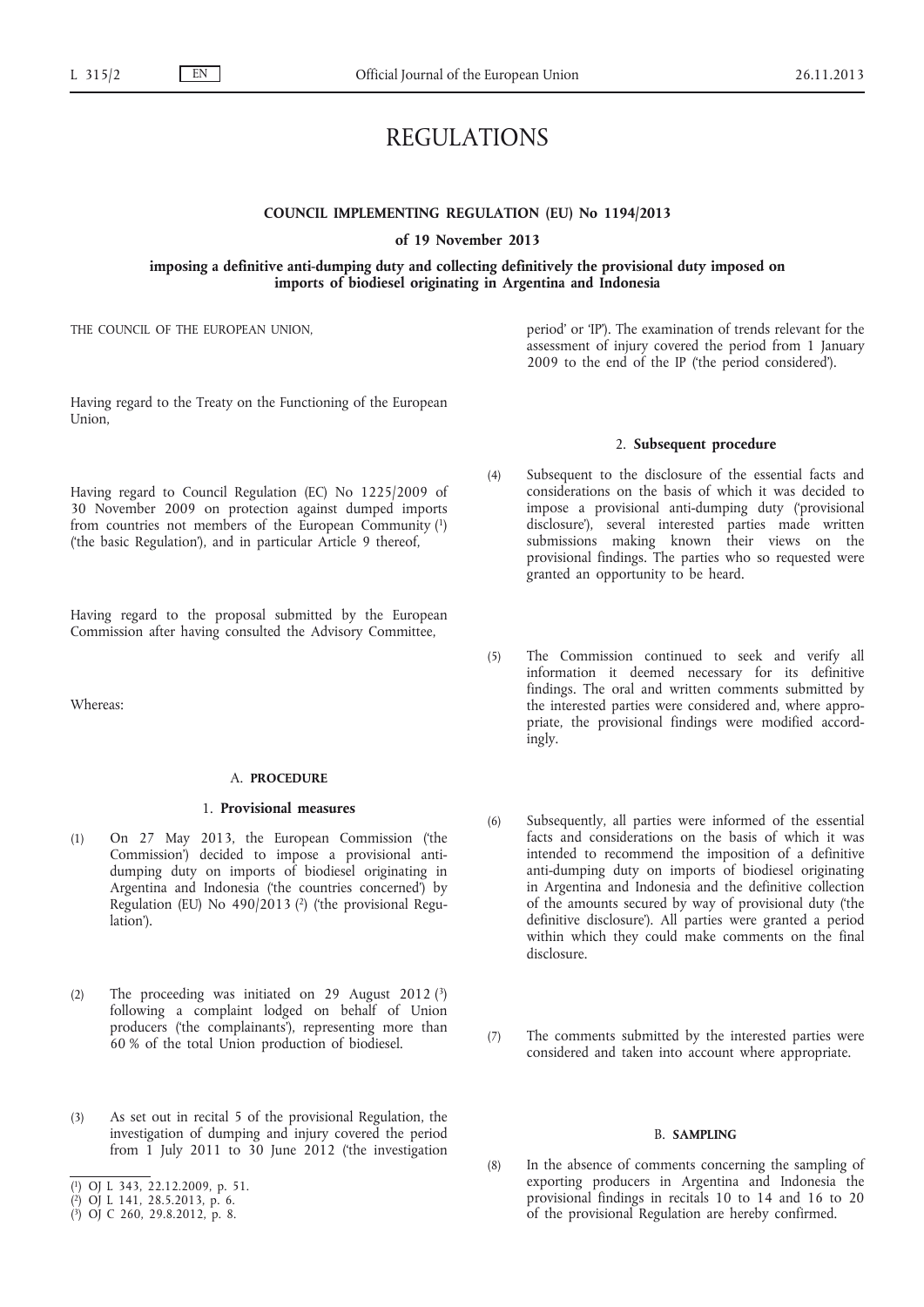- (9) One interested party requested further information on the representativity of the sample of Union producers, both at the stage of provisional selection as set out in recital 23 of the provisional Regulation and at the stage of final selection as set out in recital 83 of the provisional Regulation.
- (10) The sample of Union producers provisionally selected consisted of 32,5 % of the production of biodiesel in the Union during the IP. Following the changes explained in recital 24 of the provisional Regulation the final sample consisted of eight companies covering 27 % of Union production. The sample was therefore considered to be representative of the Union industry.
- (11) One interested party claimed that two Union producers that were sampled should be removed from the sample due to their relationship with Argentine exporting producers. The alleged relationship was examined prior to the imposition of provisional measures and the Commission's conclusions already published in recital 82 of the provisional Regulation.
- (12) All of the alleged links between Argentine exporting producers and the two sampled companies referred to above were examined again, and no direct link between them was found such that either Union producer should be removed from the sample. The sample therefore remained unchanged.
- (13) Another interested party claimed that the Commission's procedure for selecting a sample of Union producers was flawed, as the Commission proposed a sample prior to initiation of the investigation.
- (14) That claim is rejected. The Commission did not select the final sample until after the initiation of the investigation and entirely in line with the provisions of the basic Regulation.
- (15) In the absence of any other claim or comments, the content of recitals 22 to 25 of the provisional Regulation is confirmed.

### C. **PRODUCT CONCERNED AND LIKE PRODUCT**

# 1. **Introduction**

(16) As set out in recital 29 of the provisional Regulation, the product concerned as provisionally defined is fatty-acid mono-alkyl esters and/or paraffinic gasoils obtained from synthesis and/or hydro-treatment, of non-fossil origin, in pure form or as included in a blend originating in Argentina and Indonesia, currently falling within CN codes ex 1516 20 98, ex 1518 00 91, ex 1518 00 95, ex 1518 00 99, ex 2710 19 43, ex 2710 19 47, 2710 20 11, 2710 20 15, 2710 20 17, ex 3824 90 97, 3826 00 10 and ex 3826 00 90 ('the product concerned', commonly referred to as 'biodiesel').

# 2. **Claims**

- (17) One Indonesian exporting producer claimed that contrary to what was stated in recital 34 of the provisional Regulation, palm methyl ester (PME) produced in Indonesia was not a like product to rapeseed methyl ester (RME) and other biodiesels produced in the Union, or soybean methyl ester (SME) produced in Argentina because of the much higher CFPP of PME which means that it must be blended before use in the Union.
- (18) This claim is rejected. PME produced in Indonesia is in competition with biodiesel produced in the Union, which is not just RME but also biodiesel made from palm oil and other feedstocks. PME can be used throughout the Union throughout the year, by blending with other biodiesels before use, in the same way as RME and SME. PME is therefore interchangeable with biodiesel made in the Union and therefore is a like product.
- (19) Recital 35 of the provisional Regulation states the claim of one Indonesian producer that fractionated methyl esters should be excluded from the product scope of this proceeding. The same producer maintained this request in its comments on provisional disclosure restating their argument from prior to provisional disclosure.
- (20) The Union industry however disputed this claim stating that fractionated methyl esters were biodiesel and should remain within the product scope.
- (21) Following comments received after provisional stage, the decision of the Commission in recital 36 of the provisional Regulation is confirmed. Regardless of the fact that various fatty acid methyl esters have different Chemical Abstracts Service ('CAS') numbers; that different processes are used to produce those esters; and that they have possible different uses, fractionated methyl esters are still fatty acid methyl esters and can still be used for fuel use. Given the difficulties of distinguishing one fatty acid methyl ester from another without chemical analysis at the point of importation, and the possibility of circumvention of the duties as a result, with PME biodiesel being declared as fractionated methyl ester made from palm oil, the claim remains rejected.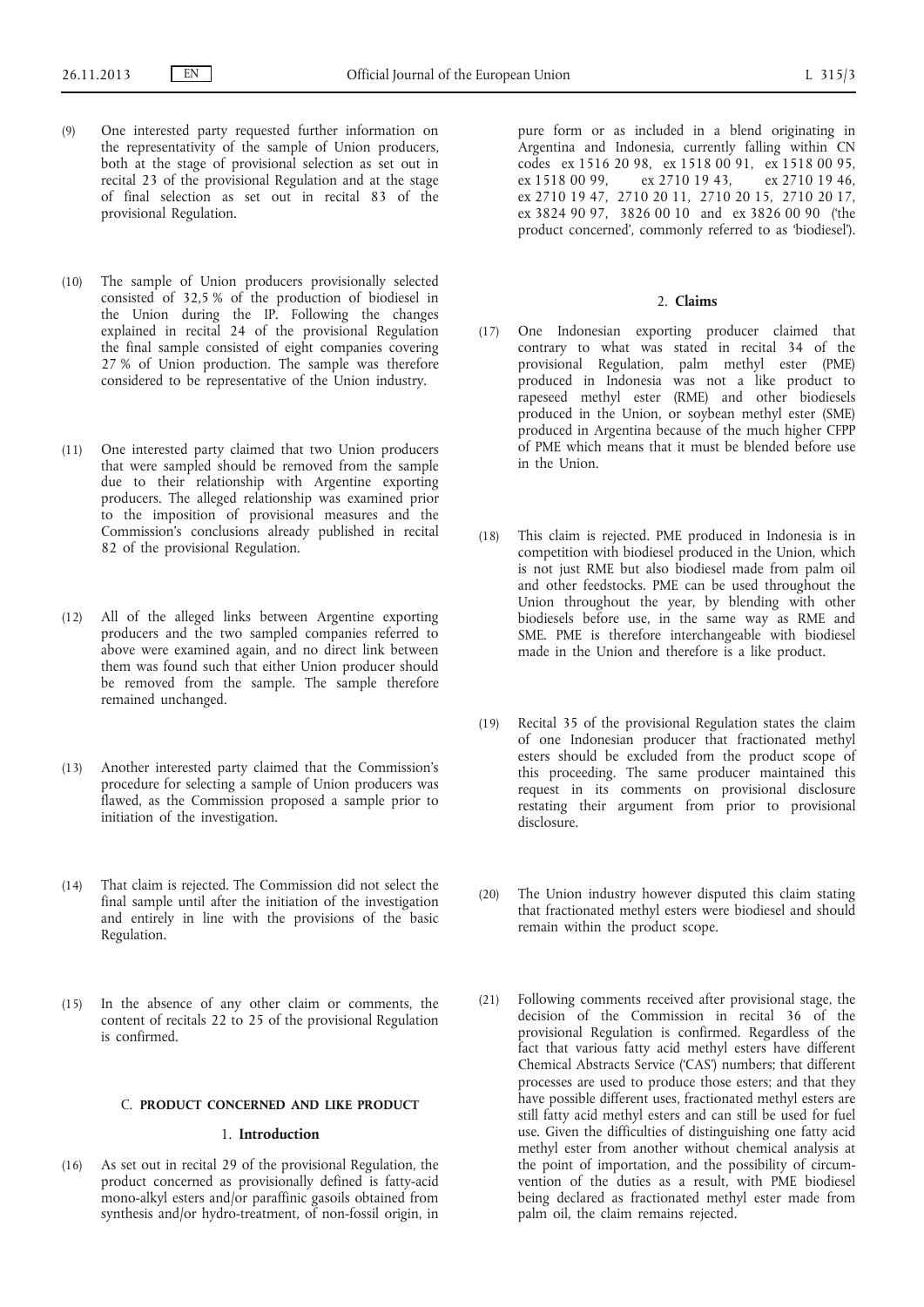- (22) In recital 37 of the provisional Regulation it is mentioned that one European importer of palm kernel oil fatty acid methyl ester ('PKE') requested that imports of this product be subject to End Use Relief, or otherwise be excluded from the product scope of this proceeding.
- (23) The Union industry commented after provisional disclosure on the use of end use relief for imports of PKE and the possibility of circumvention of the duties proposed. They opposed the Commission's authorisation to use such a scheme for relief of anti-dumping duties due to the fungible nature of biodiesel; biodiesel declared for non-fuel use could be used for fuel as it has the same physical properties. PKE can be used for fuel use; the unsaturated fatty alcohol that is made out of PKE can also be further processed into biodiesel; and the control that Customs can apply on imports under End Use Relief is limited and the economic burden resulting from the use of this scheme remains significant.
- (24) Following consultations on this issue and in view of the fact that biodiesel declared as for non-fuel use has the same physical properties as biodiesel for fuel use, it is not appropriate to allow End Use Relief for imports of PKE in the present case.
- (25) One German importer repeated their request for product exclusion and/or End Use Relief for a particular fatty acid methyl ester manufactured from palm kernel oil (PKE) which was destined for use other than fuel in the EU. The comments made restated their position which had been rejected at provisional stage and no new evidence was provided that would change the conclusion that End Use Relief should not be granted and that PKE should remain within the product scope.
- (26) One Indonesian exporting producer also referred to their claim for End Use Relief for fractionated methyl esters and requested End Use Relief for these imports for the manufacture of saturated fatty alcohol. As set out above, all requests for End Use Relief have been denied and the arguments set out by this interested party did not change that conclusion.

# 3. **Conclusion**

(27) In the absence of other comments regarding the product concerned and the like product, recitals 29 to 39 of the provisional Regulation are hereby confirmed.

### D. **DUMPING**

# 1. **Introductory remarks**

- (28) Recitals 44 and 64 of the provisional Regulation explained that both the Argentine and the Indonesian biodiesel markets are heavily regulated by the State and thus domestic sales were not considered as being made in the ordinary course of trade. As a consequence, the normal value of the like product had to be constructed pursuant to Article 2(3) and (6) of the basic Regulation. That finding was not contested by any interested party and is therefore confirmed.
- (29) For both Argentina and Indonesia the constructed normal value at provisional stage was calculated on the basis of the companies' own actual (and recorded) production costs during the IP, selling, general and administrative expenses ('SG&A') incurred and a reasonable profit margin. Recitals 45 and 63 of the provisional Regulation noted in particular that the Commission would further examine the claim that the Differential Export Tax systems ('DET') in Argentina and Indonesia distort raw material prices and that, therefore, the recorded costs of production did not reasonably reflect the costs associated with the production of the product concerned.
- (30) The further investigation has demonstrated that indeed the DET systems depressed the domestic prices of the main raw material input in both Argentina and Indonesia to an artificially low level, as explained below in recitals 35 onwards for Argentina and recital 66 for Indonesia and, as a consequence, affect the costs of the biodiesel producers in both countries concerned. In view of this finding it is considered appropriate that this cost distortion of the main raw materials should be taken into account in establishing the normal values in both countries, given the particular market situation prevailing both in Argentina and Indonesia.
- (31) The General Court has confirmed (1) that when the prices of raw materials are regulated in such a way that they are artificially low on the domestic market, it may be presumed that the cost of producing the product concerned is affected by a distortion. The General Court considered that under such circumstances, the Union institutions are entitled to conclude that one of the items in the records cannot be regarded as reasonable and that, consequently, such item can be adjusted.

 $(1)$ See for instance judgment T-235/08 of 7 February 2013 (Acron OAO and Dorogobuzh OAO against the Council).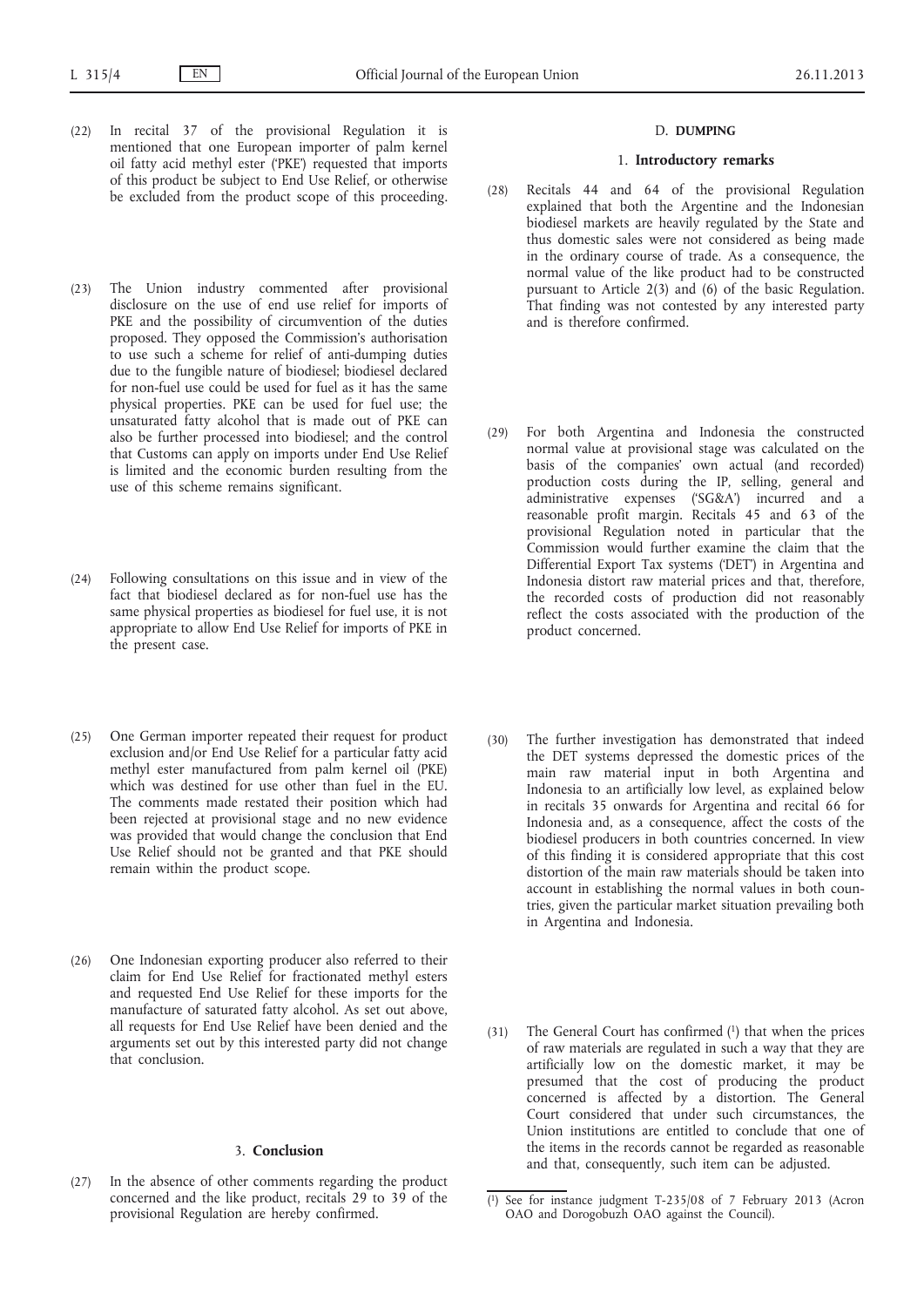- (32) The General Court also concluded that it is apparent from the first subparagraph of Article 2(5) of the basic Regulation that the records of the party concerned do not serve as a basis for calculating normal value if the costs associated with the production of the product under investigation are not reasonably reflected in those records. In that case, the second sentence of the first subparagraph provides that the costs are to be adjusted or established on the basis of sources of information other than those records. That information may be taken from the costs incurred by other producers or exporters or, when that information is not available or cannot be used, any other reasonable source of information, including information from other representative markets.
- (33) In the provisional calculations, the actual domestic purchase price of soya beans and the actual booked cost for crude palm oil was used when computing the costs of production for respectively Argentine and Indonesian producing exporters.
- (34) Given that certain costs of production, and namely the costs of the main raw material and (soybean oil and soya beans in Argentina and crude palm oil in Indonesia), were found to be distorted, they were established on the basis of reference prices published by the relevant authorities of the countries concerned. Those prices reflect the level of international prices.

# 2. **Argentina**

2.1. *Normal Value*

- (35) As mentioned above, the Commission has now reached the conclusion that the DET system in Argentina distorts the costs of production for biodiesel producers in that country. The investigation established that during the IP export taxes on raw material (35 % on soya beans and 32 % on soybean oil) were significantly higher than the export taxes on the finished product (nominal rate of 20 % on biodiesel, with an effective rate of 14,58 % taking into account a tax rebate). As a matter of fact, the difference between the export tax on soya beans and biodiesel was 20,42 percentage points, and between soya bean oil and biodiesel was 17,42 percentage points during the IP.
- (36) To determine the level of the export tax for soya beans and soya bean oil, the Argentine Ministry of Agriculture, Livestock and Fisheries publishes on a daily basis the FOB price for soya beans and soya bean oil — 'the reference price' (1). This reference price reflects the level of international prices  $(2)$  and is used to calculate the amount of the export tax to be paid to the tax authorities.
- (37) The domestic prices follow the trends of the international prices. The investigation established that the difference between the international and the domestic price of soya beans and soya bean oil is the export tax on the product and other expenses incurred for exporting it. The domestic reference prices of soya beans and soya bean oil are also published by the Argentine Ministry of Agriculture as the 'FAS theoretical price' (3). The producers of soya beans and soya bean oil therefore obtain the same net price no matter whether they sell for export or domestically.
- (38) In conclusion, the domestic prices of the main raw material used by biodiesel producers in Argentina were found to be artificially lower than the international prices due to the distortion created by the Argentine export tax system and, consequently, the costs of the main raw material were not reasonably reflected in the records kept by the Argentinean producers under investigation in the meaning of Article 2(5) of the basic Regulation as interpreted by the General Court as explained above.
- (39) The Commission has therefore decided to revise recital 63 of the provisional Regulation and disregard the actual costs of soya beans (the main raw material purchased and used in the production of biodiesel) as recorded by the companies concerned in their accounts and to replace them with the price at which those companies would have purchased the soya beans in the absence of such a distortion.
- (40) In order to establish the cost at which companies concerned would have purchased the soya beans in the absence of such a distortion, the Commission took the average of the reference prices of soya beans published by the Argentine Ministry of Agriculture for export FOB Argentina during the IP (4).
- (41) The association of Argentine exporting producers (CARBIO) and the Argentine authorities claimed that an adjustment to the costs borne by the companies under Article 2(5) of the basic Regulation is only possible when the records, and not the costs incurred by the companies, do not reasonably reflect the costs associated with the production and sale of the product concerned. They stated that in practice the Commission added the export taxes to the price paid by the companies when purchasing soya beans, thus including in the costs of productions an item which is not associated with the production or sale of the product concerned. They

<sup>(</sup> 1) Resolution 331/2001 of the Ministry of Agriculture, Livestock and Fisheries.

<sup>(</sup> The main market which is considered to determine the level of the international price of soya beans and soya bean oil is Chicago Board of Trade.

<sup>(</sup> 3) The FAS theoretical value is calculated by discounting from the official FOB value all costs included in the export process.

<sup>(</sup> 4) [http://64.76.123.202/site/agricultura/precios\\_fob\\_-\\_exportaciones/](http://64.76.123.202/site/agricultura/precios_fob_-_exportaciones/index.php)  [index.php](http://64.76.123.202/site/agricultura/precios_fob_-_exportaciones/index.php)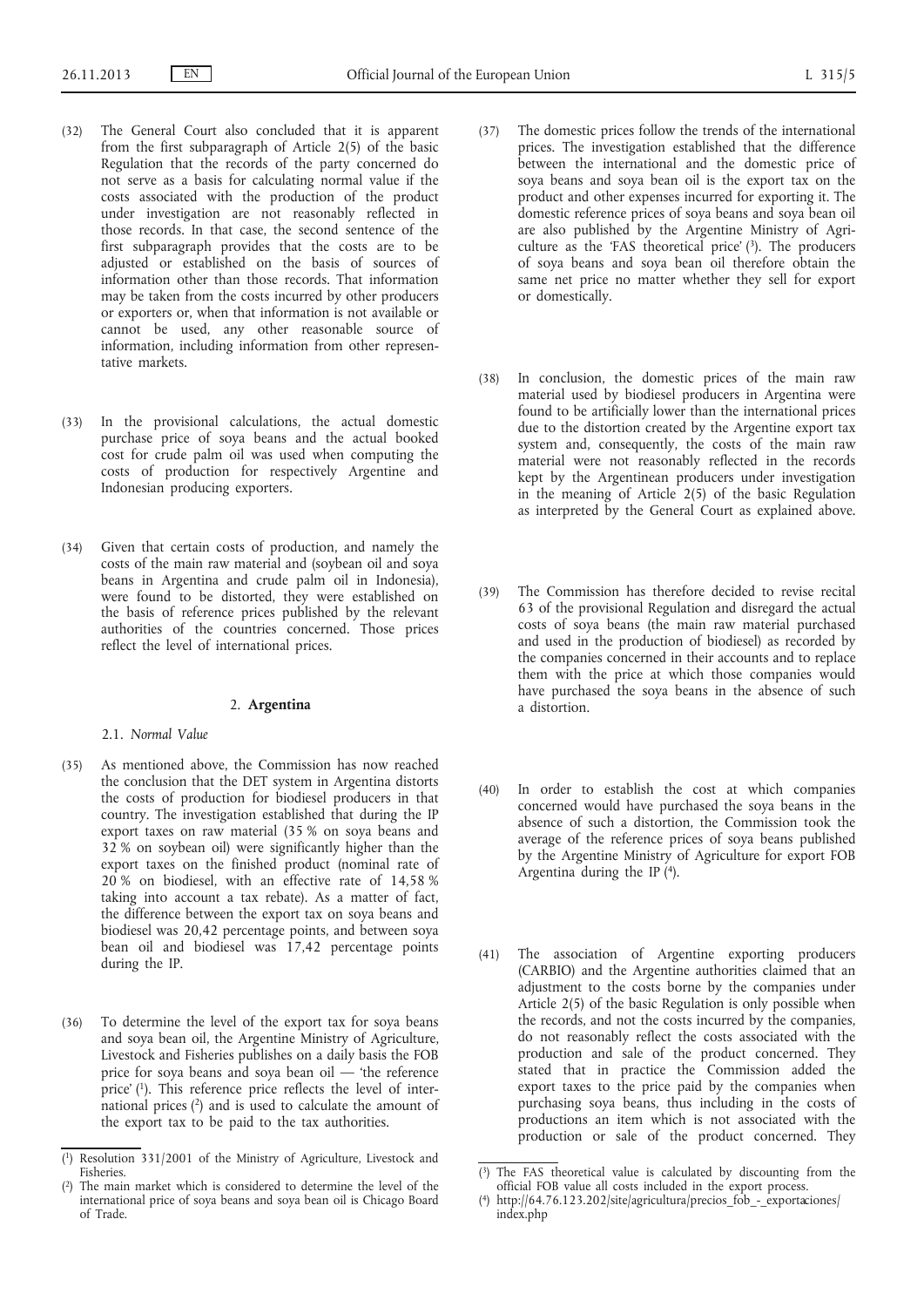added that the General Court's ruling 'Acron' quoted in the disclosure document  $(1)$  is based on a wrong interpretation of Article 2.2.1.1 of the WTO Anti-Dumping Agreement (ADA), it is currently being appealed before the Court of Justice and in any event the factual considerations are different from those in the present case, since raw material prices in Argentina are not 'regulated' as it is the gas price in Russia and are not distorted but determined freely without any State intervention and therefore there is not a particular market situation in Argentina that would allow the Commission to apply Article 2(5) of the basic Regulation. They declared that the DET system in Argentina is not inconsistent with any trade rules. In addition, CARBIO claimed that, since export taxes were not taken into account when establishing the export price, the Commission did not make a fair comparison between constructed normal value (which takes into account export taxes) and export price (which does not take into account export taxes).

Moreover, they claimed that by referring to the international prices of soya beans as established in the Chicago Board of Trade (CBOT) when constructing normal value, but disregarding the gains or losses linked to the hedging activities at the CBOT when establishing the export price (see below), again the Commission did not make a fair comparison between normal value and export price. Furthermore CARBIO claimed that by mere replacing the costs recorded by the companies under investigation with an international price, the Commission did not take into account the natural competitive advantage of the Argentine producers. Finally, CARBIO complained that the Commission did not take into account the fact that in the absence of the DET in Argentina, the CBOT prices of soya beans would have been much lower.

reflected in the records of the companies concerned as they are artificially low due to the distortion caused by the Argentine DET system. This holds true regardless of whether or not DET systems in general may be as such contrary to the WTO Agreement. Furthermore, the Commission considers that the General Court based itself on a correct interpretation of the ADA. In fact, in China — Broilers  $(2)$ , the panel found that although Article 2.2.1.1 of the ADA sets up a presumption that the books and records of the respondent shall normally be used to calculate the cost of production, the investigating authority retains the right to decline to use such books if it determines that they are either (i) inconsistent with GAAP or, (ii) do not reasonably reflect the costs associated with the production and sale of the product under consideration. However, when making such a determination to derogate from the norm, the investigating authority must set forth its reasons for doing so. Consistent with this interpretation, in view of the distortion created by the DET system, which creates a particular market situation, the Commission replaced the costs recorded by the companies concerned for the purchase of the main raw material in Argentina with the price that would have been paid in the absence of the established distortion. The fact that from a pure numerical point of view the result is similar does not mean that the methodology applied by the Commission consisted in simply adding the export taxes to the costs of the raw material. International prices of commodities are set based on supply and demand and there is no evidence that the DET system in Argentina affects the CBOT prices. Therefore, all claims and allegations that by using an international price the Commission did not make a fair comparison between normal value and export price are unfounded. The same applies to the claim that the Commission did not take into account the natural competitive advantage of the Argentine producers, because the replacement of the costs recorded by the companies was due to the abnormally low price of raw material in the domestic market, rather than to a comparative advantage.

(42) These claims must be rejected. Even if the facts of the 'Acron' case are not the same as the facts in the present case, the General Court has nevertheless established the principle of law that if the costs associated with the production of the product under investigation are not reasonably reflected in the records of the companies, they do not serve as a basis for calculating normal value. In the 'Acron' case the costs were not reasonably reflected in the records of the company concerned because the gas price was regulated. In the present case it was established that the costs associated with the production of the product concerned are not reasonably (43) In recital 45 of the provisional Regulation, it was explained that since domestic sales were not considered as being made in the ordinary course of trade, normal value had to be constructed using a reasonable amount for profit of 15 % pursuant to Article 2(6)(c) of the basic Regulation. Some exporting producers claimed that the percentage used by the Commission as a reasonable profit (15 %) when constructing normal value was unrealistically high and a radical change in the established practice in a number of other investigations in similar commodity-related markets (i.e. where the profit used was about 5 %).

<sup>(</sup> 1) Judgment T-235/08 of 7 February 2013 (Acron OAO and Dorogobuzh OAO against the Council).

<sup>(</sup> 2) Panel Report, China — Anti-Dumping and Countervailing Duty Measures on Broiler Products from the United States (WT/DS427/R, adopted 25 September 2013), para. 7.164.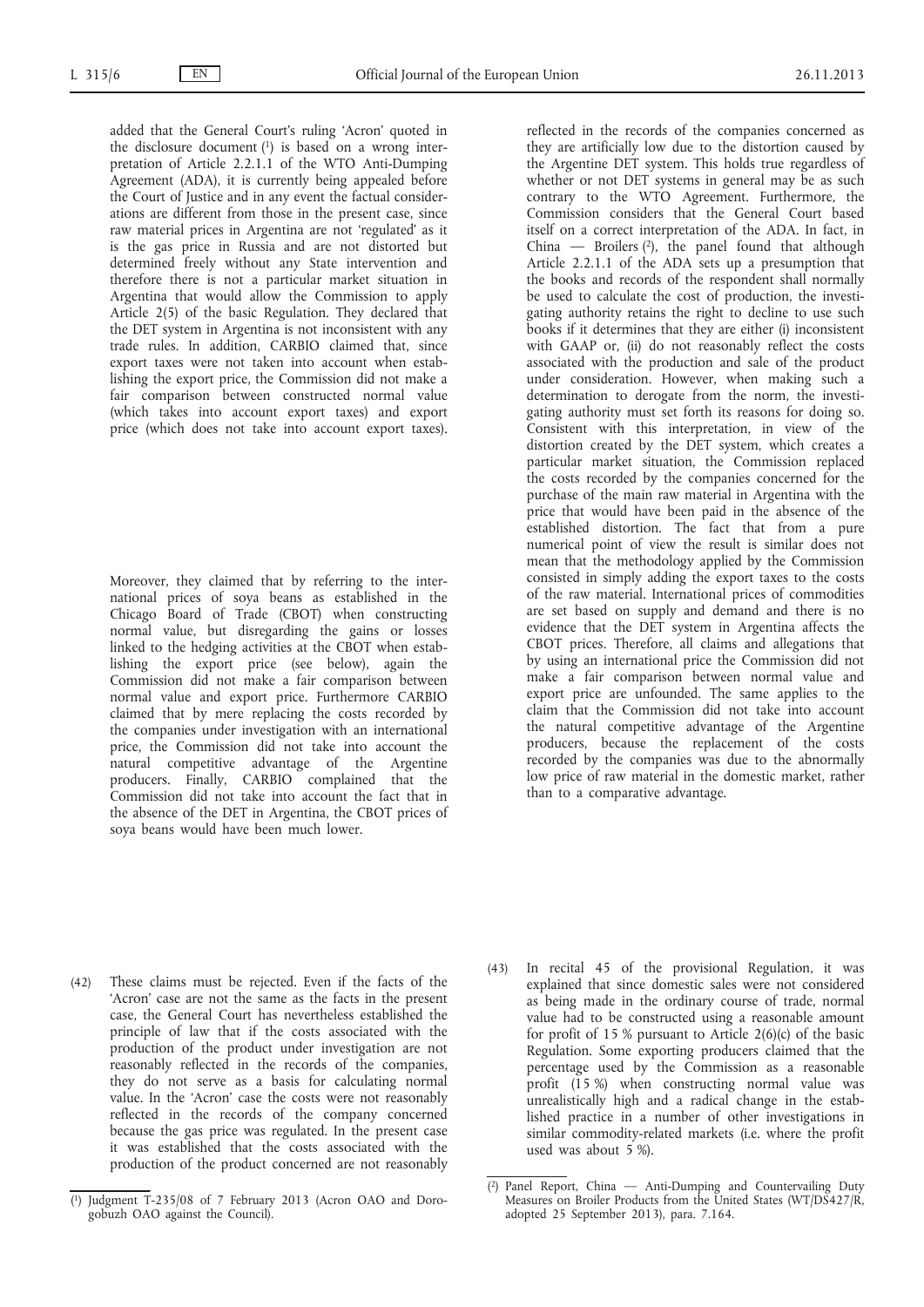- (44) This claim must be rejected. First of all, it is incorrect that the Commission uses systematically a 5 % profit margin when constructing normal value. Every situation is assessed on its own merits taking into account the specific circumstances of the case. For example, in the 2009 biodiesel case against the United States, various different profit levels were used with the weighted average profit being well above 15 %. Second, the Commission looked also at the short and medium term borrowing rate in Argentina which is around 14 % according to the World Bank data. It certainly seems reasonable to expect a higher profit margin to be obtained when doing business in the domestic biodiesel markets than the borrowing cost of capital. Furthermore, this profit is even lower than the profit realised during the IP by the producers of the product concerned, albeit that level results from distortions in costs brought about by the DET and domestic biodiesel prices regulated by the State. Therefore, and for the reasons explained above, it is maintained that 15 % profit is a reasonable amount that can be achieved by a relatively new, capital-intensive industry in Argentina.
- (45) Following definitive disclosure, CARBIO and the Argentine authorities claimed that (i) the reference to the profit levels in the US case was unjustified; (ii) the reference of the medium-term borrowing rate lacks logic, was never used in the past and if such a benchmark is to be used, it should not be that of Argentina because investments were made in US dollars together with foreign entities; (iii) the profit actually earned by the Argentine producers could not be taken into account due to the particular market situation; and (iv) by comparison the Union industry target profit was set at 11 %.
- (46) Those claims must be rejected. The Commission considered that a 15 % profit margin was reasonable for the biodiesel industry in Argentina, since in that country during the IP it was still a young and capital intensive industry. The reference to the profit margin in the US case was made to rebut the claim that the Commission uses systematically a 5 % profit margin when constructing normal value. The reference to the medium-term borrowing rate also was not meant to set a benchmark but to test the reasonableness of the margin used. The same applies to the profit actually earned by the sampled companies. On the other hand, since the purpose of constructing normal value is different from the calculation of the target profit for the Union industry in the absence of dumped imports, any comparison between the two is irrelevant. Therefore, recital 46 of the provisional Regulation is hereby confirmed.
- (47) One exporting producer manufactures biodiesel partly in its own plants and partly via a tolling agreement with an

independent producer. This exporting producer requested that its cost of production be recalculated using a different weighted average of its own cost of production and of the cost of production of the toller than the one used by the Commission at provisional stage. This request was analysed and found to be justified and the cost of production for the company concerned was recalculated accordingly.

(48) The Commission received other minor company-specific claims but they became moot following the change in methodology of constructing the normal value as explained above. Therefore, the findings in recitals 40 to 46 of the provisional Regulation are, with the modifications explained above, hereby confirmed.

# 2.2. *Export price*

- (49) In recital 49 of the provisional Regulation, it was explained that when export sales were made through related trading companies located inside the Union, adjustments were made to the export price, including for the profit accruing to the related trader in accordance with Article 2(9) of the basic Regulation. For the purpose of that calculation, a level of profit of 5 % for the related trader inside the Union was considered reasonable. Two exporting producers claimed that a 5 % profit margin for the related trader within the Union was too high in the commodity trading business and that either no profit, or a lower percentage should be used (up to 2 % depending on the companies).
- (50) No evidence was provided in support of this claim. In these circumstances the 5 % profit level for related traders within the EU is confirmed.
- (51) Following definitive disclosure, CARBIO maintained that a profit margin of 5 % was too high in the commodity trading business and referred to a study prepared by KPMG specifically for this purpose and submitted to the Commission on 1 July 2013 following disclosure of the provisional Regulation. The Commission considered that the findings of the study could not be relied upon due to the limitations to the analysis referred to in the study itself, which led to a selection of a limited number of trading companies, half of which were not selling agricultural products. Therefore, the evidence provided is considered to be inconclusive. As a consequence, the 5 % margin of profit for the related traders in the EU is confirmed.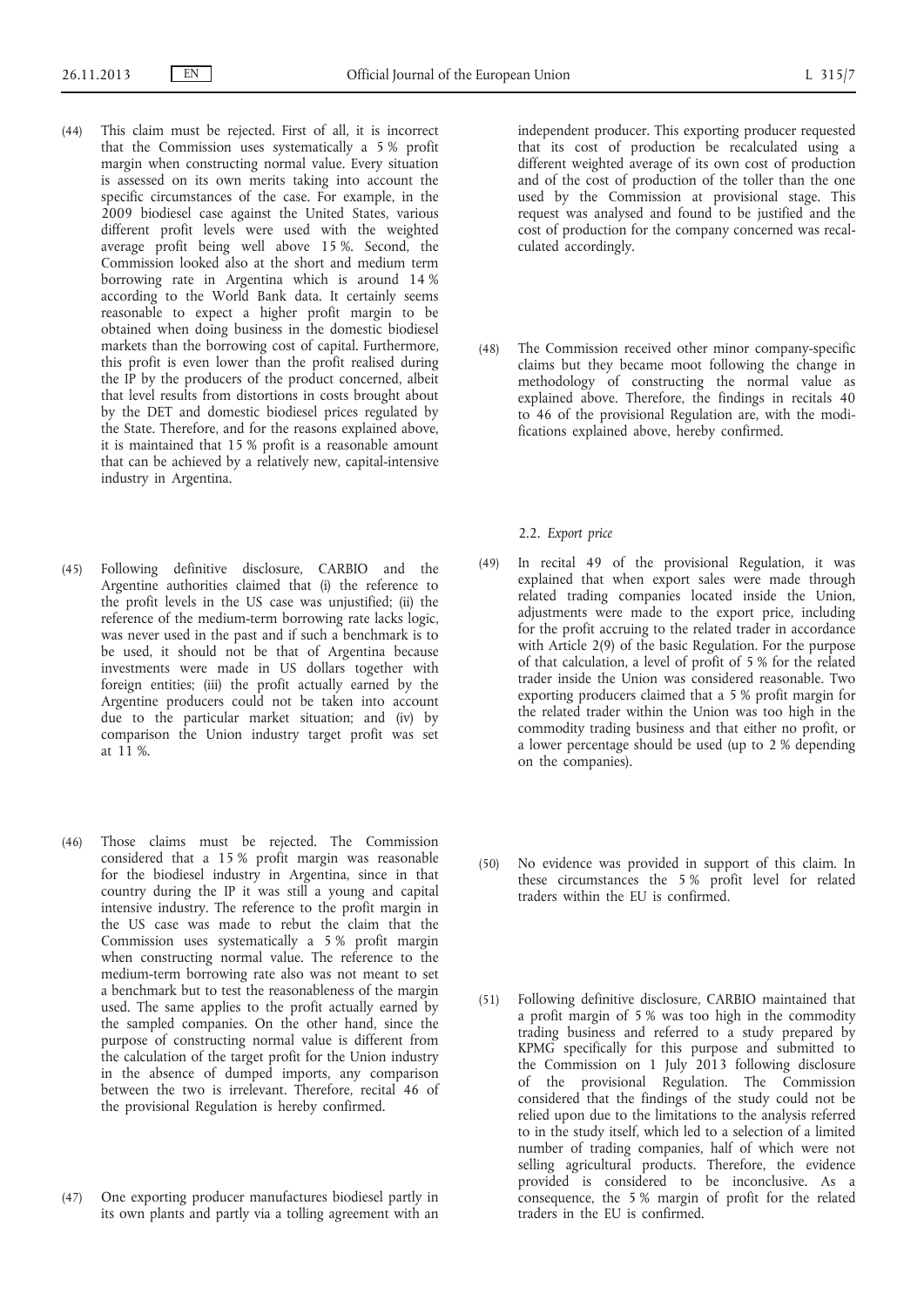- (52) One exporting producer complained that when establishing the export price the Commission did not take into account the so-called 'hedging results', i.e. the gain or losses incurred by the producer when selling and purchasing future contracts of soybean oil at the Chicago Board of Trade (CBOT). The company insisted that hedging is a necessary element of the biodiesel business because of the volatility of raw material price, and that the net revenue for the biodiesel seller is not only the price paid by the purchaser, but also the profit (or loss) of the underlying hedging operations.
- (53) That claim must be rejected because Article 2(8) of the basic Regulation clearly provides that the export price shall be the price actually paid or payable for the product when sold for export, regardless of any separate — albeit related  $\overline{-}$  gain or loss linked to hedging practices.
- (54) In the absence of any further comments regarding export prices, recitals 47 to 49 of the provisional Regulation are, with the changes mentioned above, hereby confirmed.

# 2.3. *Comparison*

- (55) In recital 53 of the provisional Regulation, it was explained that when export sales were made through related trading companies located outside the EU, the Commission examined whether the related trader should be treated as an agent working on a commission basis and, if so, an adjustment was made in accordance with Article  $2(10)(i)$  of the basic Regulation to take account of a notional mark-up received by the trader.
- (56) One company claimed that the profit margin used by the Commission for the related trader outside the EU as a notional mark-up was too high and that a lower profit margin would be more reasonable.
- (57) The Commission examined carefully the arguments put forward by the exporting producer, but concluded that in light of the extensive activities carried out by the related traders, a profit margin of 5 % was considered reasonable. Therefore, that claim must be rejected.
- (58) In the absence of any other comments regarding comparison, recitals 50 to 55 of the provisional Regulation are hereby confirmed.

# 2.4. *Dumping margins*

(59) All cooperating Argentine exporting producers requested that if an anti-dumping duty were to be imposed on imports of biodiesel from Argentina, there should be a single duty for all cooperating exporting producers, based on the weighted average of the anti-dumping duties of all exporting producers in the sample. They supported this request by claiming that all sampled producers have commercial or other links among each other, they produce, sell, loan or swap biodiesel to each other and often the product of various companies is loaded together in the same ocean vessel and shipped to the EU and it is no longer possible for customs authorities to identify and distinguish the product of different producers. These peculiar circumstances were said to render the imposition of individual duties impracticable.

- (60) Notwithstanding the fact that the request comes from all exporting producers, even including those with a lower individual dumping margin than the weighted average margin, and despite the potential simplification for the customs authorities, this request should be rejected. Indeed, alleged practical difficulties should not be used as an excuse to derogate from the provisions of the basic Regulation unless it is unavoidable. In this case, the companies' practice to swap, borrow or otherwise mingle the product concerned does not in itself render the imposition of individual duties impracticable in the meaning of Article 9(6) of the basic Regulation.
- (61) Three companies requested that their names be included in the list of cooperating exporting producers in order to benefit from the anti-dumping duty rate of the cooperating non-sampled companies rather than the residual duty for 'all other companies'.
- (62) Two of the three companies were already manufacturing biodiesel for the domestic market or under tolling agreements for other exporting producers during the IP, but they were not themselves exporting to the Union. The third company was not producing biodiesel during the IP since its plant was still under construction at that time.
- (63) The Commission considers that the conditions for being considered a cooperating exporting producer are not met in the cases of the three companies referred to above. This applies not only to the company which was not producing biodiesel at all during the IP, but also to the companies which cooperated with the investigation by submitting a sampling form, since in their sampling reply they made it clear that they were producing for the domestic market or for third parties but they were not exporting biodiesel to the Union on their own name.
- (64) This request must therefore be rejected and the 'residual' anti-dumping duty should apply to the three companies in question.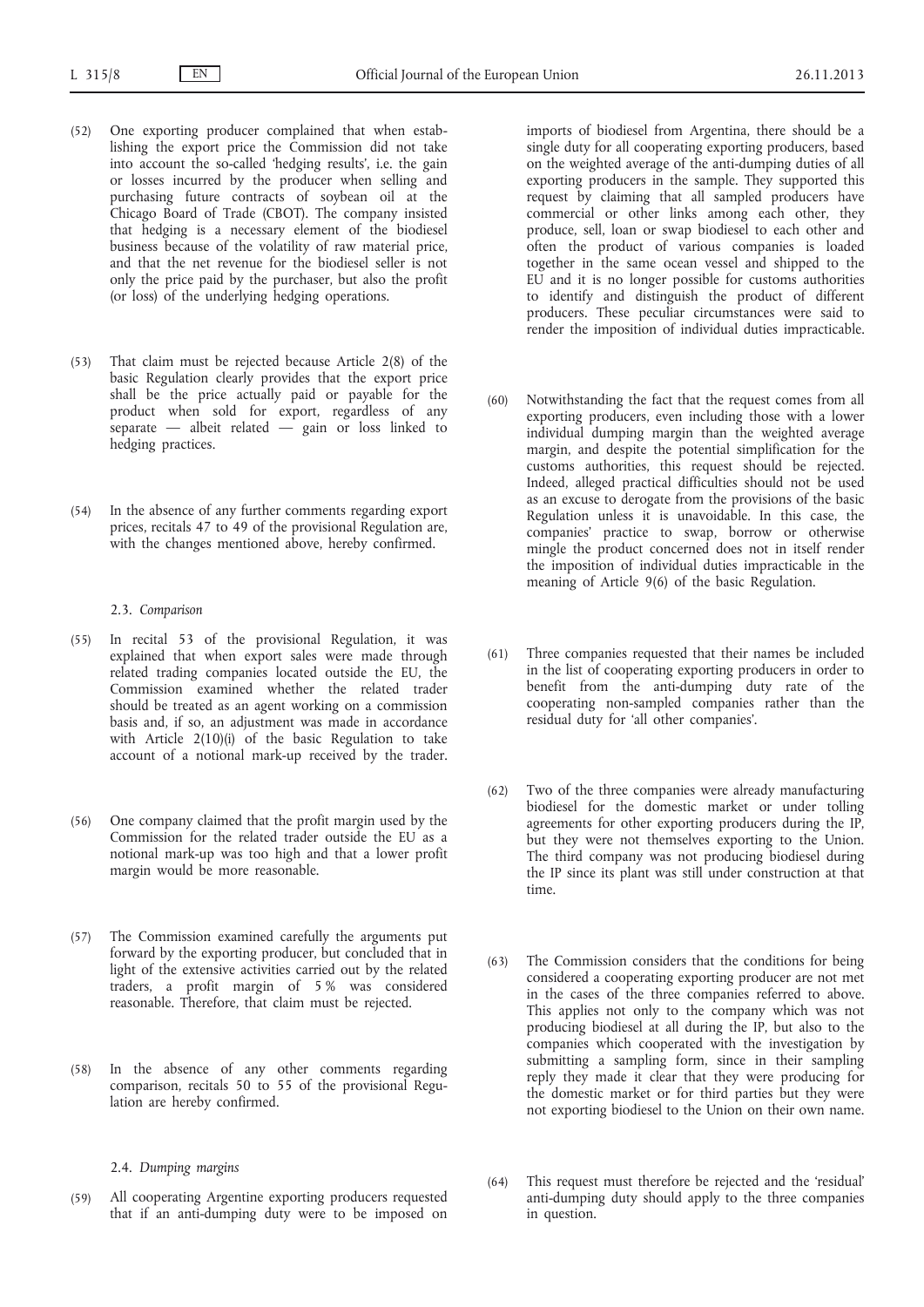(65) Taking into account the adjustments made to the normal value and to the export price as set out above, and in the absence of any further comments, the table in recital 59 of the provisional Regulation is replaced by the following and the definitive dumping margins, expressed as a percentage of the CIF Union frontier price, duty unpaid, are as follows:

| Company                                                                                                                 | Dumping<br>margin |
|-------------------------------------------------------------------------------------------------------------------------|-------------------|
| Louis Dreyfus Commodities S.A.                                                                                          | 46,7 %            |
| Group 'Renova' (Molinos Río de la Plata S.A.,<br>Oleaginosa MoreNo Hermanos S.A.F.I.C.I. y A.<br>and Vicentin S.A.I.C.) | 49,2%             |
| Group 'T6' (Aceitera General Deheza S.A.,<br>Bunge Argentina S.A.)                                                      | 41,9 %            |
| Other cooperating companies                                                                                             | 46,8%             |
| All other companies                                                                                                     | 49,2%             |

# 3. **Indonesia**

- 3.1. *Normal Value*
- (66) As mentioned above in recitals 28 to 34, the Commission has now reached the conclusion that the DET system in Indonesia distorts the costs of production of biodiesel producers in that country and that therefore the costs associated with the production and sale of the product concerned are not reasonably reflected in the records kept by the Indonesian producers under investigation.
- (67) The Commission has therefore decided to revise recital 63 of the provisional Regulation and disregard the actual costs of crude palm oil (CPO), the main raw material purchased and used in the production of biodiesel, as recorded by the companies concerned in their accounts and to replace them with the price at which those companies would have purchased the CPO in the absence of such a distortion.
- (68) The investigation has confirmed that the price level for the domestically traded CPO is significantly depressed as compared to the 'international' reference price, the difference being very close to the export tax applied to CPO. Since the DET system limits the possibilities to export CPO, it leads to larger quantities of CPO being available on the domestic market, hence putting pressure down on the domestic CPO prices. This constitutes a particular market situation.
- (69) During the IP biodiesel exports had an export tax rate between 2 and 5 %. During the same period CPO exports had an export tax rate ranging between 15-20 % while

the export tax for RBDPO ranged from 5-18,5 %. The different tariff rates apply according to the corresponding range of reference prices (which follow the international market trends and have nothing to do with quality differences). The export tax for the palm fruit is set at a flat rate of 40 %.

- (70) For the reasons mentioned above, recital 63 of the provisional Regulation is revised and the cost of the main raw material (CPO) recorded by the companies concerned has, pursuant to Article  $2(5)$  of the basic Regulation, been replaced by the reference export price (HPE) (1) for CPO published by the Indonesian Authorities which is in turn based on published international prices (Rotterdam, Malaysia and Indonesia). This adjustment is made in respect of CPO that was purchased from both related and unrelated companies. The cost of the own produced CPO within the same legal entity is accepted given that no evidence has been found that the cost of the own produced CPO within the same legal entity is affected by the distortion.
- (71) All exporting producers from Indonesia as well as the Government of Indonesia claim that the replacement of the costs for CPO, as recorded by the companies, with the Indonesian reference export price for CPO is neither permissible under WTO rules nor under Article 2(5) of the basic Regulation and is hence illegal. In this regard the Government of Indonesia claimed that the Commission wrongly treated the Republic of Indonesia as a non-market economy. The arguments put forward by the companies can be summarised as follows. Firstly, the Commission has not demonstrated any reason to depart from the actual costs recorded or that these costs do not reasonably reflect the costs associated with the production of product concerned but has simply stated that the recorded costs are artificially low compared to international prices and should therefore be replaced.

This is contrary to WTO rules according to which the test for determining whether a particular cost can be used for calculating production costs is whether that cost is associated with the production and sale of the product and not whether that cost reasonably reflect market value. Secondly, even if Article 2(5) of the basic Regulation seemingly allows for an adjustment to be made, the application of that Article would be limited to situations where the State interferes directly on the market by setting or regulating the prices at an artificially low level. However, in this particular case, the

<sup>(</sup> 1) The HPE price is monthly set by the Indonesian authorities since September 2011 and averages the price information from the previous month from three different sources (i) CIF Rotterdam, (ii) CIF Malaysia, and (iii) the Indonesian commodity exchange market. The HPE price is set on the basis of the same sources but on a FOB basis. For the part of the IP before September 2011 (July-August 2011) only the Rotterdam price was used as the benchmark to establish the HPE for CPO.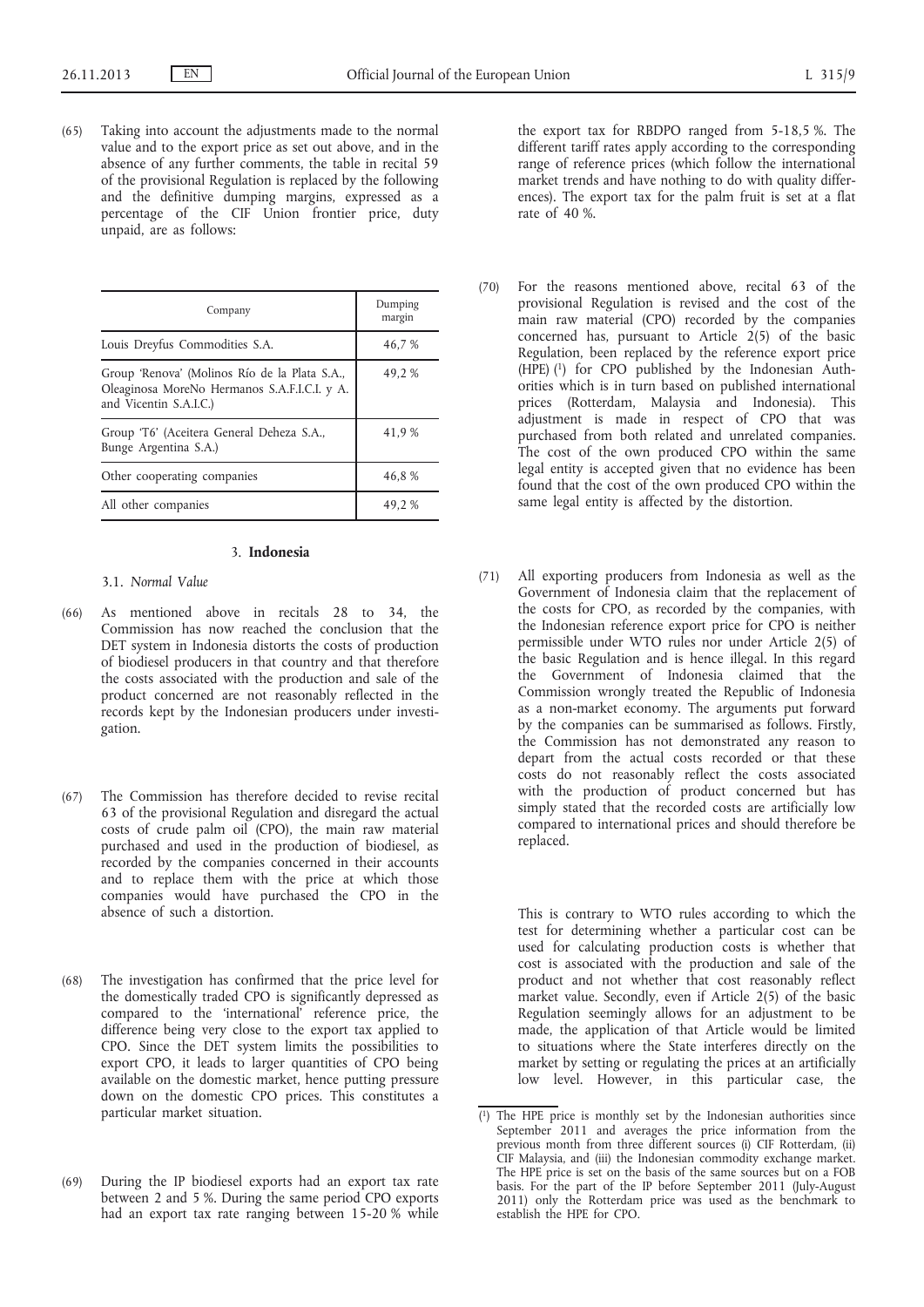Commission alleges that the domestic price of CPO, rather than being regulated by the State, is artificially low simply due to the export tax imposed on CPO. Even if this were to be true, any effect on the domestic price can only be considered as accidental or mere sideeffects of the export tax system. Thirdly, the Commission wrongly relies on the Acron judgment to justify the legality of the CPO adjustment. This judgment is currently under appeal and cannot therefore be relied upon as a precedent. In any case, the factual circumstance in Acron was different as it relates to a situation where, contrary to CPO prices in Indonesia which are set freely on the market, the gas prices had been regulated by the State. Finally, the Government of Indonesia claimed that the Article 2(5) adjustment was done solely to increase dumping margins by reason of differences in taxation.

- (72) The claim that the adjustment under Article 2(5) of the basic Regulation is illegal under WTO and/or Union rules must be rejected. The basic Regulation has transposed the WTO anti-dumping agreement (ADA) and it is therefore considered that all provisions of this Regulation, including Article 2(5), are consistent with the Union's obligations under ADA. In this respect it is recalled that Article 2(5) of the basic Regulation is applicable to both market and non-market economies equally. As mentioned above (recital 42), the General Court established in the Acron case the principle of law that if the costs associated with the production of the product under investigation are not reasonably reflected in the records of the companies, they do not serve as a basis for calculating normal value and that such costs could be replaced with costs reflecting a price set by market forces pursuant to Article 2(5) of the basic Regulation. The fact that the Acron case concerned prices that were regulated by the State cannot, however, be interpreted as meaning that the Commission is precluded to apply Article 2(5) in respect to other forms of State intervention that distorts, directly or indirectly, a particular market by depressing prices to an artificially low level. The panel in China — Broilers has recently reached a similar conclusion when interpreting Article 2.2.1.1 of the ADA. In the present case the Commission has found that the costs associated with the production of the product concerned are not reasonably reflected in the records of the companies concerned because they are artificially low by virtue of the Indonesian DET system. It was therefore fully justified for the Commission to adjust the costs for COP under Article 2(5) of the basic Regulation. With regard to the claim by the Indonesian Government it is noted that that the Article 2(5) adjustment is based on the demonstrated difference between domestic and international CPO prices and not on any differences in taxation.
- (73) Two exporting producers in Indonesia claimed that the Commission has failed to demonstrate that the price of Indonesian domestic CPO is distorted. They argue that

Commission's basic assumption that the DET limits the possibilities to export CPO, thereby leading to larger quantities of CPO being available on the domestic market and hence depressing the domestic CPO prices is factually incorrect as CPO is exported in large quantities (70 % of all production). In any event, even if the domestic CPO market would be considered distorted by virtue of the DET, also the HPE price is equally distorted, as it is based on international export prices, which include the export tax. Therefore, the HPE price for CPO cannot be used as an appropriate benchmark price for adjusting the cost of CPO.

- (74) Notwithstanding the fact that CPO is exported from Indonesia in large quantities, the investigation has revealed that the domestic price of CPO is artificially low as compared with international prices. Moreover, the price difference found is close to the export tax imposed on DET. It is therefore reasonable to conclude that the low domestic price level is a result of a distortion by virtue of the DET. In addition, international prices of commodities, including CPO, are determined based on supply and demand, reflecting the dynamics of market forces. No evidence have been adduced that would indicate those market forces have become distorted by virtue of the Indonesian DET. The claim that the HPE is an inappropriate benchmark is therefore rejected.
- (75) One exporting producer, which was found not to have representative domestic sales (recital 60 of the provisional Regulation) claimed that the Commission had erroneously made the representativity test on the basis of sales by related companies individually instead of the global sales of all companies within the group. It nonetheless acknowledges that this alleged error had no impact on the provisional finding made in respect of it. It is recalled that in respect to this exporting producer all related companies failed individually the representativity test. Therefore, even if this claim was to be founded it is clear that a representativity test on the basis of the totality of domestic sales of the all related companies could not, as acknowledged by the exporting producer, have had an impact on the provisional findings. In the absence of any further comments, recitals 60 to 62 of the provisional Regulation are hereby confirmed.
- (76) One party claimed that in relation to recital 63 of the provisional Regulation an overstated SG&A was used for that party. After having examined this claim, it appeared that the SG&A for both domestic and export sales was included in the construction of normal value. The necessary corrections to use the SG&A for only the domestic sales were accordingly made.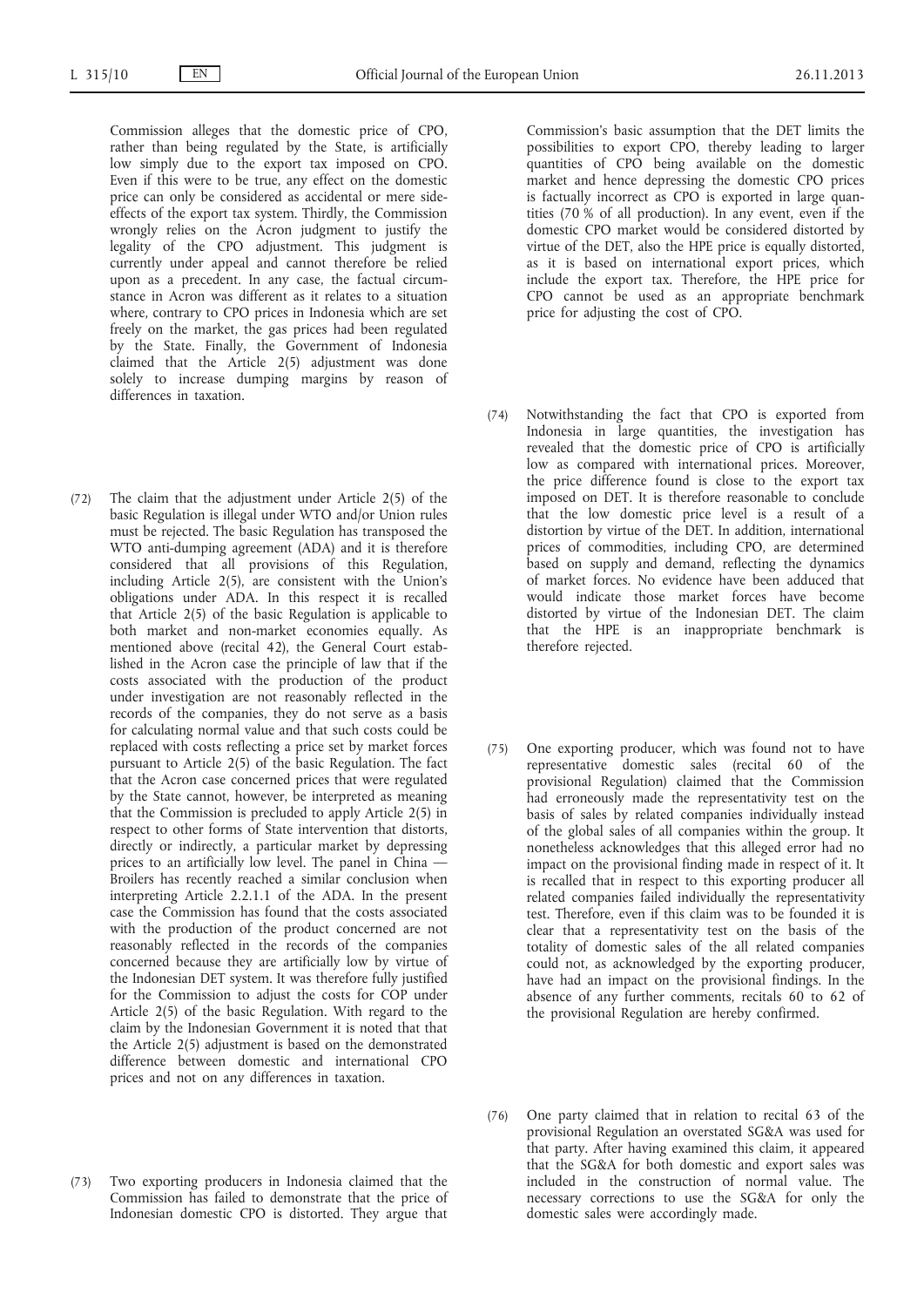- (77) One party questioned the construction of normal value and in particular the choice of methodology under Article  $2(6)$  as stated in recital 65 of the provisional Regulation. Article 2(6) provides for three alternative methodologies to establish SG&A and profit in case the actual data of the company cannot be used. This party claimed that these three methodologies must be considered in the order in which they are presented and that therefore Article  $2(6)(a)$  and  $(b)$  should be considered first to be applied.
- (78) Whereas the provisional Regulation appeared to address only the methodology under Article  $2(6)(c)$ , the following recitals elaborate why Article 2(6)(a) and (b) are not applicable in this case.
- (79) Article 2(6)(a) is not applicable given that no actual amounts for any of the sampled Indonesian (and Argentinian) companies were established given the fact that they did not have any sales in the ordinary course of trade. Therefore, no data on actual amounts of any other exporter or producer (in the sample) is available to apply Article  $2(6)(a)$ .
- (80) Article 2(6)(b) is not applicable given that all Indonesian (and Argentinian) companies in the sample do not have sales of products of the same general category of products that are made in the ordinary course of trade.
- (81) In relation to Article  $2(6)(b)$ , this party also argued that the Basic Regulation is inconsistent with the WTO Regulation to the extent that it contains the requirement in Article 2(6)(b) that the sales should be made in the ordinary course of trade. However, as mentioned in recital 72 above, the basic Regulation has transposed the WTO anti-dumping agreement (ADA) and it is therefore considered that all provisions of this Regulation, including Article 2(6), are consistent with the Union's obligations under ADA and that the sales in the ordinary course of trade element is fully compliant.
- (82) Therefore, the choice of applying Article  $2(6)(c)$  in using any other reasonable method to determine a profit margin is confirmed.
- (83) Furthermore, several parties considered the 15 % profit margin used when constructing normal value to be

excessive. They claim that the provisional Regulation does not explain how the Commission has calculated the 15 % and therefore they assume that the Commission took the 15 % from the profit margin used in the injury calculations. They claimed that in several other cases concerning commodities the Commission used profit margins in the region of 5 %. Several parties suggested using the profit margin of the bioethanol case from the United States. One party also suggested using the lower profit margin of its sales of a blend of biodiesel with mineral diesel. In addition, the Government of Indonesia claimed that it is duplicative to replace the CPO cost under Article 2(5) of the basic Regulation while using at the same time a 15 % profit margin under Article 2(6)(c) which would reflect the profit margin of an undistorted market.

- (84) First, it is incorrect that the Commission systematically uses a 5 % profit margin when constructing normal value. Every situation is assessed on its own merits taking into account the specific circumstances of the case. For example, in the 2009 biodiesel proceeding against the United States, various different profit levels were used with the weighted average profit being well above 15 %. Second, given that the short and medium term borrowing rate in Indonesia is around 12 % according to World bank data, it seems reasonable to expect that the profit margin of doing business in the domestic biodiesel market would be higher than the borrowing cost of capital. The reference to the medium-term borrowing rate is not meant to set a benchmark but to test the reasonableness of the margin used. Third, whether or not the sales of a blend of biodiesel with mineral diesel fall under the same general category of products, Article 2(6)(b) of the basic Regulation states, as already mentioned in recital 80 above, that such sales should be made in the ordinary course of trade. Given that the domestic sales of biodiesel are not in the ordinary course of trade, the sales of the blend of biodiesel with mineral diesel is not, mutatis mutandis, considered to be in the ordinary course of trade. Therefore, and for the reasons explained above, 15 % profit is a reasonable amount that can be achieved by a relatively new, capitalintensive industry in Indonesia. The argument of the Government of Indonesia regarding a duplicative effect cannot be accepted since a cost adjustments under Article 2(5) and the reasonable profit under Article 2(6)(c) are two clearly distinct issues. Recital 65 of the provisional Regulation is hereby confirmed.
- (85) One party claimed that since the HPE price for CPO is inclusive of international transportation costs and since the purpose of the adjustment of the domestic price of CPO to the level of the international price of CPO is to arrive at an undistorted price of domestic CPO, the HPE price for CPO should be adjusted downwards to exclude transportation costs.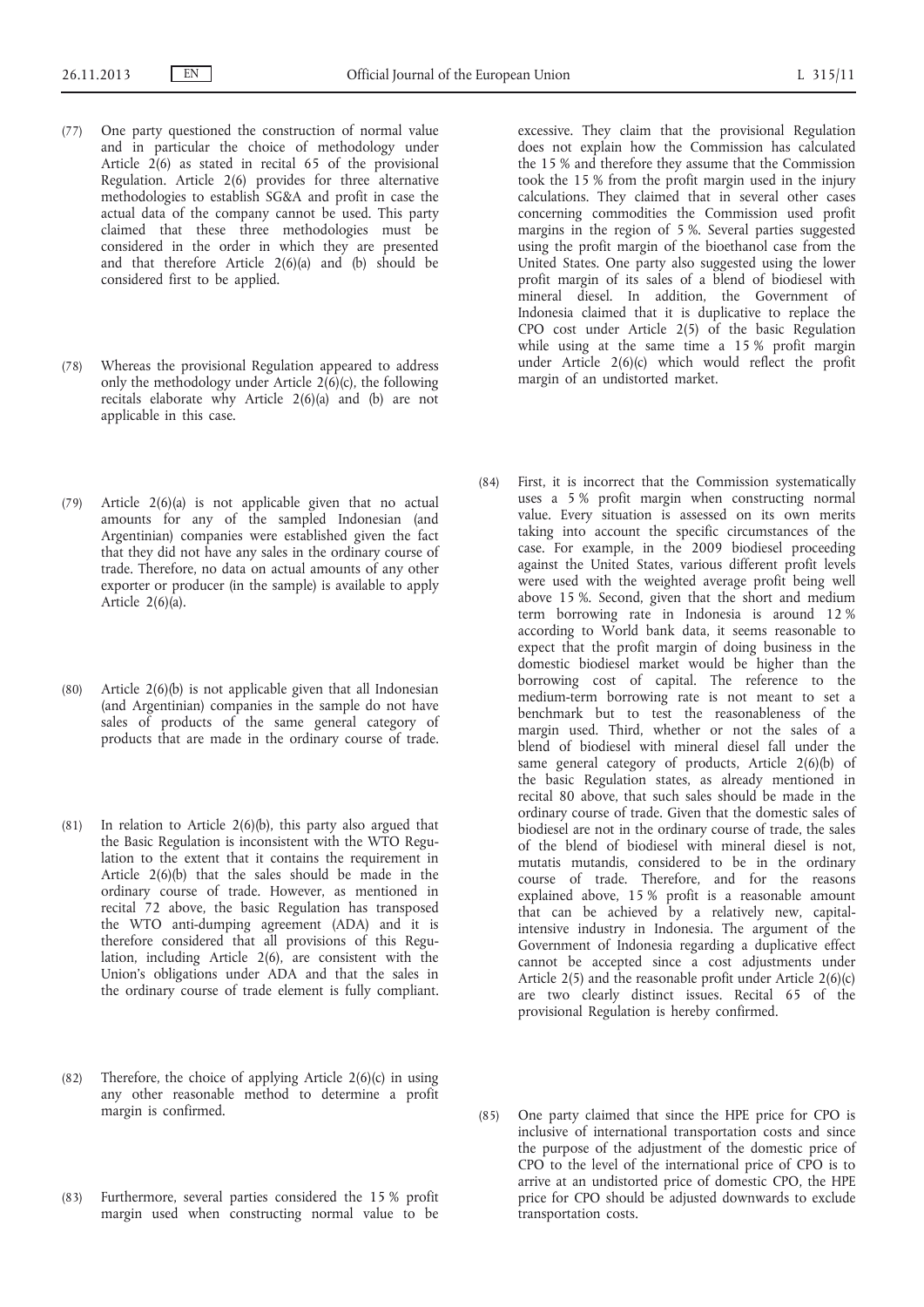- (86) That claim must be rejected. The Commission was considering a number of alternatives for the selection of a most suitable price which should be used as an international reference price. It should be recalled that the Indonesian authorities themselves use the HPE price as a benchmark to calculate the monthly level of export duties. The HPE price as defined by the Indonesian authorities was therefore considered the most appropriate international reference price to be used as a benchmark for establishing the level of distortion of the costs of production of biodiesel in Indonesia.
- (87) Two parties submitted that the Commission failed to take into account that they manufacture biodiesel from feedstock which is different than CPO, i.e. Palm Fatty Acid Distillate ('PFAD'), Refined Palm Oil ('RPO') or Refined Palm Stearin ('RST'). By failing to take into account the parties' usage of the actual raw material in their production of biodiesel, the CPO adjustment (as described in recital 70) was applied on the incorrect raw material used and has therefore lead to an incorrect level of the constructed normal value.
- (88) Those claims must be rejected. It has to be underlined that the Commission only replaced the cost of CPO purchased, from related and unrelated suppliers, for the production of biodiesel. As regards by-products such as PFAD, RPO and RST which result from the processing of purchased CPO and which are also further processed to produce biodiesel, no adjustments were made.
- (89) Three parties claimed that the Commission failed to recognise that their purchase of CPO from related companies should be treated equally to the in-house production and therefore no adjustment pursuant to Article 2(5) should apply (as explained in recital 70 above). The parties claim that transactions within the group were realised at arm's length and should therefore not be adjusted and replaced by an international price. In addition, one exporting producer claimed that the constructed normal value should be calculated on a monthly basis during the IP.
- (90) As the internal transfer price cannot be considered reliable it is the Commission's standard practice to verify whether transactions between related parties are indeed made at arm's length. In order to so do, the Commission compares the price between related companies to the underlying market price. Since the underlying domestic market price is distorted the Commission cannot make such verification. Therefore, the Commission has to replace such an unreliable price with a reasonable price that would be applicable under arm's length in normal market conditions. In this case, the international price. With regard to the claim for monthly calculations for the constructed normal value,

the information provided and verified did not contain sufficiently detailed information to allow such a calculation. Both claims were therefore rejected.

- (91) The Union Industry claimed that the cost of the own produced CPO within the same legal entity should also be adjusted under Article 2(5) of the basic Regulation as it is also affected by the distortion which resulted from the DET.
- (92) That claim must be rejected. While the raw materials are being passed along the biodiesel production process at various stages of refinery/processing, the costs of those production stages can be treated as reliable since they are being realised within the same legal entity and the issue of unreliable transfer pricing as described above does not occur.
- (93) One exporting producer claimed that the Commission should have deducted so called price allowances from the constructed normal value. That claim cannot be accepted. The constructed normal value was constructed on the basis of costs. It would therefore be inappropriate to make any allowances on the basis of price considerations.

3.2. *Export price*

- (94) One party questioned the establishment of the export price, claiming that both the hedging gains and losses should be taken into account and alleging an inconsistent accounting treatment of biodiesel hedging gains and losses.
- (95) The claim that both the hedging gains and losses should be taken into account must be rejected. Article 2(8) of the basic Regulation clearly provides that the export price shall be the price actually paid or payable for the product when sold for export, regardless of any separate — albeit related — gain or loss linked to hedging practices. Therefore, the methodology in recitals 66 and 67 of the provisional Regulation are hereby confirmed.
- (96) The Commission acknowledges that an inconsistent accounting treatment of the biodiesel hedging gains and losses of one party occurred at the provisional stage. This claim is accepted and the necessary corrections have been made.
- (97) In relation to recital 68 of the provisional Regulation, one party claimed that the 5 % profit margin used for related trading companies located inside the Union results in an excessive return on capital and overstates the profit that is usually incurred on sales of biodiesel by unrelated traders. It claims that a typical return on capital corresponds to a profit margin of 1,3-1,8 %.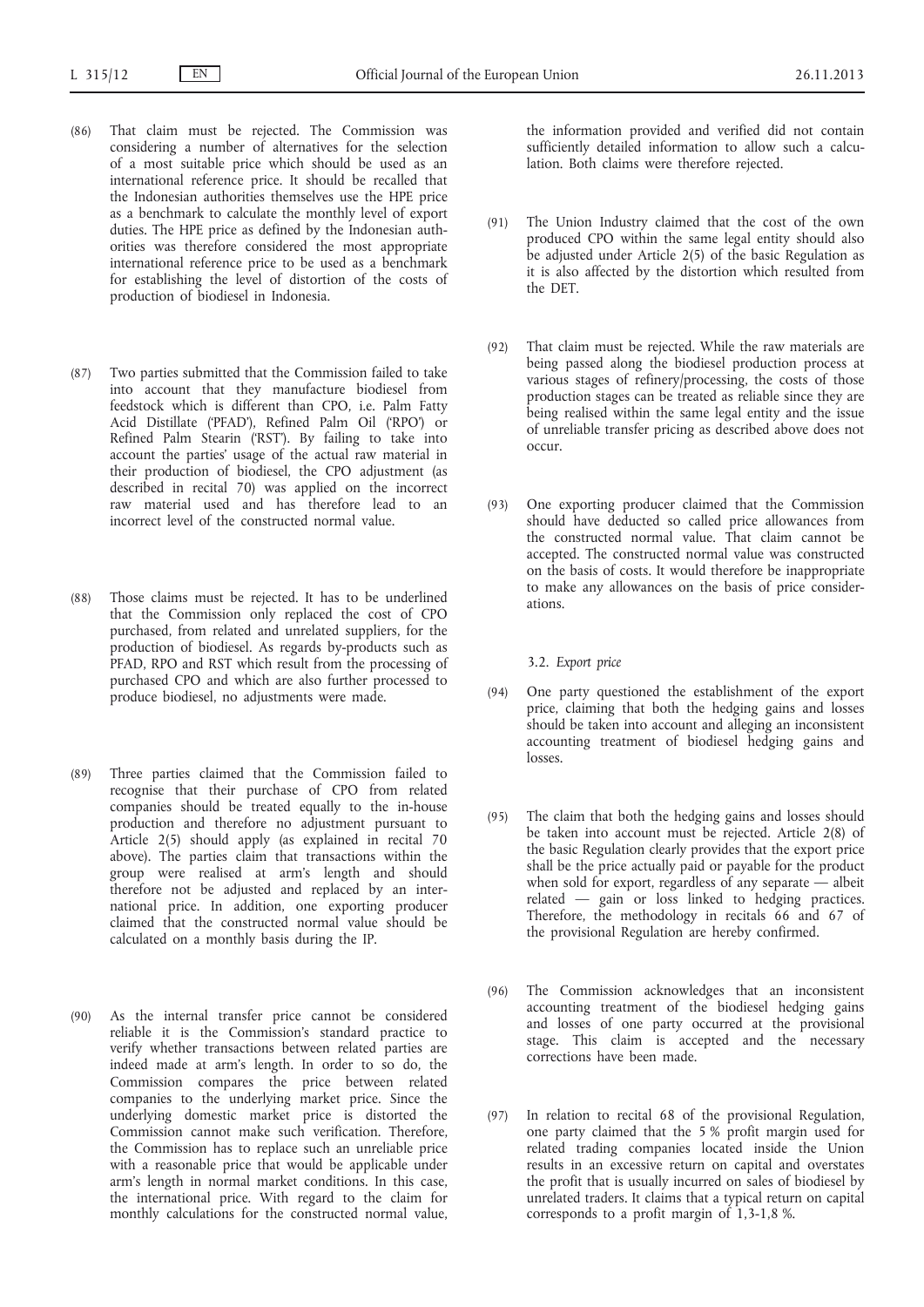- (98) Given the absence of cooperation by unrelated importers and given the fact that trading companies are service businesses without significant capital investments rendering the return on capital allegation above as irrelevant, the Commission rejects the above claim and considers 5 % profit margin to be reasonable in this case. Recital 68 of the provisional Regulation is therefore confirmed.
- (99) In relation to recital 69 of the provisional Regulation, one party claimed that the premium for doublecounting biodiesel should be added to the export price, given that this is a mere implementation of the Italian law.
- (100) Even if the Commission would accept this claim and add the premiums to the export price, the premiums would have to be deducted again under Article 2(10)(k) in order to compare the export price with the same normal value with due account taken for differences that affect price comparability. Given that in Indonesia there is no premium for double counting biodiesel, the higher export price in Italy would therefore not be directly comparable. That claim is therefore rejected and recital 69 of the provisional Regulation is hereby confirmed.
- (101) Following the definitive disclosure that party repeated its claim. No substantial additional arguments were however brought forward as to alter the Commission's assessment. Therefore recital 69 of the provisional Regulation remains confirmed.
- (102) After the final disclosure, several exporting producers drew the Commission's attention to alleged clerical errors in the dumping calculations. Those claims were examined and, where warranted, corrections were made to the calculations.

#### 3.3. *Comparison*

(103) In the absence of any comments regarding comparison, recitals 70 to 75 of the provisional Regulation are hereby confirmed.

### 3.4. *Dumping margins*

(104) Taking into account the adjustments made to the normal value and to the export price as set out in recitals above, and in the absence of any further comments, the definitive dumping margins, expressed as a percentage of the CIF Union frontier price, duty unpaid, are as follows:

| Company                             | Dumping<br>margin |
|-------------------------------------|-------------------|
| PT. Ciliandra Perkasa, Jakarta      | 8,8%              |
| PT. Musim Mas, Medan                | 18,3%             |
| PT. Pelita Agung Agrindustri, Medan | 16,8%             |

| Company                                                                         | Dumping<br>margin |
|---------------------------------------------------------------------------------|-------------------|
| PT. Wilmar Bioenergi Indonesia, Medan and<br>PT. Wilmar Nabati Indonesia, Medan | 23,3 %            |
| Other cooperating companies                                                     | 20,1 %            |
| All other companies                                                             | 23,3 %            |

#### E. **INJURY**

### 1. **Union production and Union industry**

- (105) The provisional Regulation, in recitals 80 to 82, defined the Union industry and confirmed that three companies were excluded from the definition of the Union industry due to their reliance on imports from the countries concerned, that is to say that they imported significantly more biodiesel from the countries concerned than they produced themselves.
- (106) Two further companies were excluded from the definition of the Union industry as they had not produced biodiesel during the investigation period.
- (107) Comments were received after publication of the provisional Regulation that other companies should be excluded from the definition of the Union industry for importing biodiesel from the countries concerned, and also because of their relationship to exporting producers in Argentina and Indonesia, thereby shielding themselves from the negative consequences of dumping.
- (108) Those comments are rejected. After analysing the claim regarding relationships between exporting producers and the Union industry, it was found that a holding company held shares in both an Argentinian exporting producer and a Union producer.
- (109) Firstly, those companies were found to be openly competing with each other for the same customers on the Union market, thereby showing that their relationship did not have any impact on the business practices of either the Argentinian exporting producer or the Union producer.
- (110) Following definitive disclosure, an interested party requested information as to the Commission's conclusion that Argentinian exporters and the Union industry were competing for the same clients on the European market. The investigation of Union producers, and the investigation of Argentinian exporters, showed this fact and no evidence has been provided to substantiate any allegation that Argentinian exporters and Union producers had agreed not to compete in sales of biodiesel to end users. The number of end users is relatively small and composed in the main of the large oil refineries, which purchase both from Union producers and importers.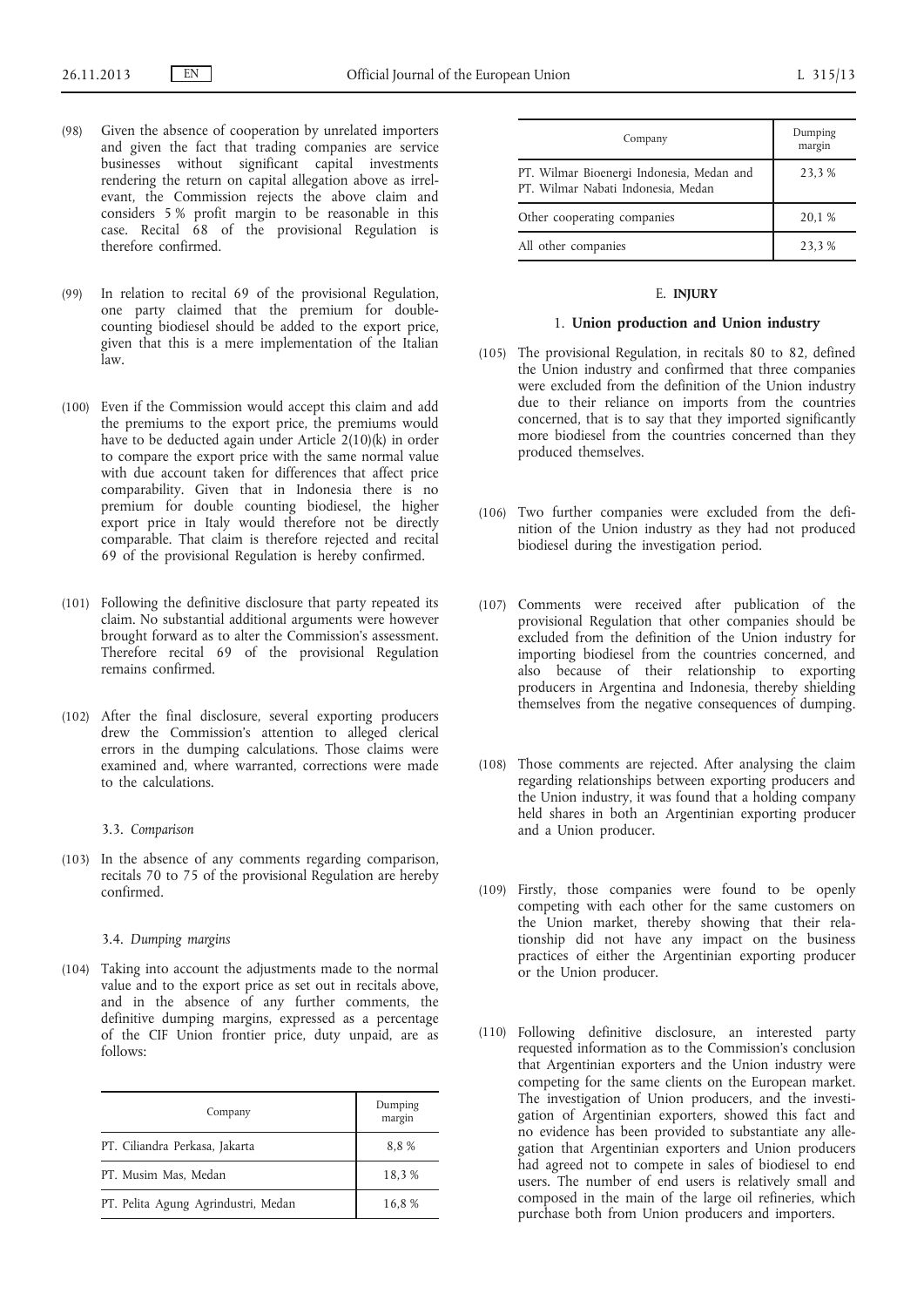- (111) Secondly, the main centre of interest of the Union producer referred to in recital 108 above was found to be within the Union, in particular their production and related sales activities as well as research activities. As a result, the conclusion was that the relationship was not a reason to exclude this company from the definition of the Union industry under Article 4(1)(a) of the basic Regulation.
- (112) The fact that some of the Union industry has been importing biodiesel from the countries concerned is in itself not enough to change the definition of the Union industry. As explained in the provisional Regulation, the imports of the Union industry from the countries concerned were made in self-defence. Furthermore, it was found that the centre of interest of some Union producers who imported from the countries concerned remained in the Union — these companies were producing more in volume terms than they were importing and their research functions were carried out in the Union.
- (113) One interested party alleged that the Union industry should also contain those companies that were

purchasing biodiesel and blending it with mineral diesel, as these blends were also product concerned. This claim is rejected. The product concerned is biodiesel, in pure form or as included in a blend Therefore the producers of the product concerned are producers of biodiesel and not the companies that mix the biodiesel with the mineral diesel.

(114) The definition of the Union industry as set out in recitals 80 to 82 of the provisional Regulation is therefore confirmed, along with the volume of production for the IP as set out in recital 83 of the provisional Regulation.

#### 2. **Union consumption**

(115) After provisional disclosure the Union industry made a small correction to their sales for 2009, thereby adjusting the Union consumption for that year. This correction does not change the trend or the conclusions drawn from the data in the provisional Regulation. Table 1 is corrected below. In the absence of any comments, recitals 84 to 86 of the provisional Regulation are hereby confirmed.

| Union consumption                                                                                                                                                                                                             | 2009       | 2010       | 2011       | IP         |
|-------------------------------------------------------------------------------------------------------------------------------------------------------------------------------------------------------------------------------|------------|------------|------------|------------|
| Tonnes                                                                                                                                                                                                                        | 11 151 172 | 11 538 511 | 11 159 706 | 11 728 400 |
| Index $2009 = 100$                                                                                                                                                                                                            | 100        | 103        | 100        | 105        |
| indicates the most contact of the contact of the contact of the contact of the contact of the contact of the contact of the contact of the contact of the contact of the contact of the contact of the contact of the contact |            |            |            |            |

*Source*: Eurostat, data from the Union industry

# 3. **Cumulative assessment of the effects of the imports from the countries concerned**

- (116) In recitals 88 to 90 of the provisional Regulation the Commission determined that the conditions were met for cumulative assessment of the effects of imports from Argentina and Indonesia. This was challenged by one interested party who alleged that PME from Indonesia was not competing with biodiesel made in the Union on the same basis as SME from Argentina, and that PME was cheaper than Union produced biodiesel as the raw material (or 'feedstock') was cheaper than the feedstock available in the Union.
- (117) Those arguments are rejected. Both SME and PME are imported into the Union, and are also manufactured within the Union, and are blended with RME and other biodiesels manufactured within the Union before being sold or blended with mineral diesel. The blenders have the choice of purchasing biodiesel from different feedstocks and different origins to produce their final product, based on the market and the climatic conditions throughout the year. PME is sold in larger quantities during the summer months and smaller quantities

during the winter months, but it is still in competition with RME and Union made biodiesel and also SME from Argentina.

(118) Recital 90 of the provisional Regulation is therefore confirmed.

# 4. **Volume, price and market share of dumped imports from the countries concerned**

(119) One interested party challenged the import data set out in Table 2 of the provisional Regulation, stating that imports from Indonesia were much lower than presented in the table. Import data in Table 2 was based on Eurostat data, which was checked carefully and found to be correct, and in line with the data collected from Indonesian exporters. Biodiesel is a relatively recent product, and the customs codes applicable to imports of biodiesel have changed over recent years. Therefore, when extracting data from Eurostat, codes applicable at the time must be used in order to ensure that the data is accurate. This explains why the interested party's extraction of data is incomplete and it shows lower imports than the full dataset presented in Table 2.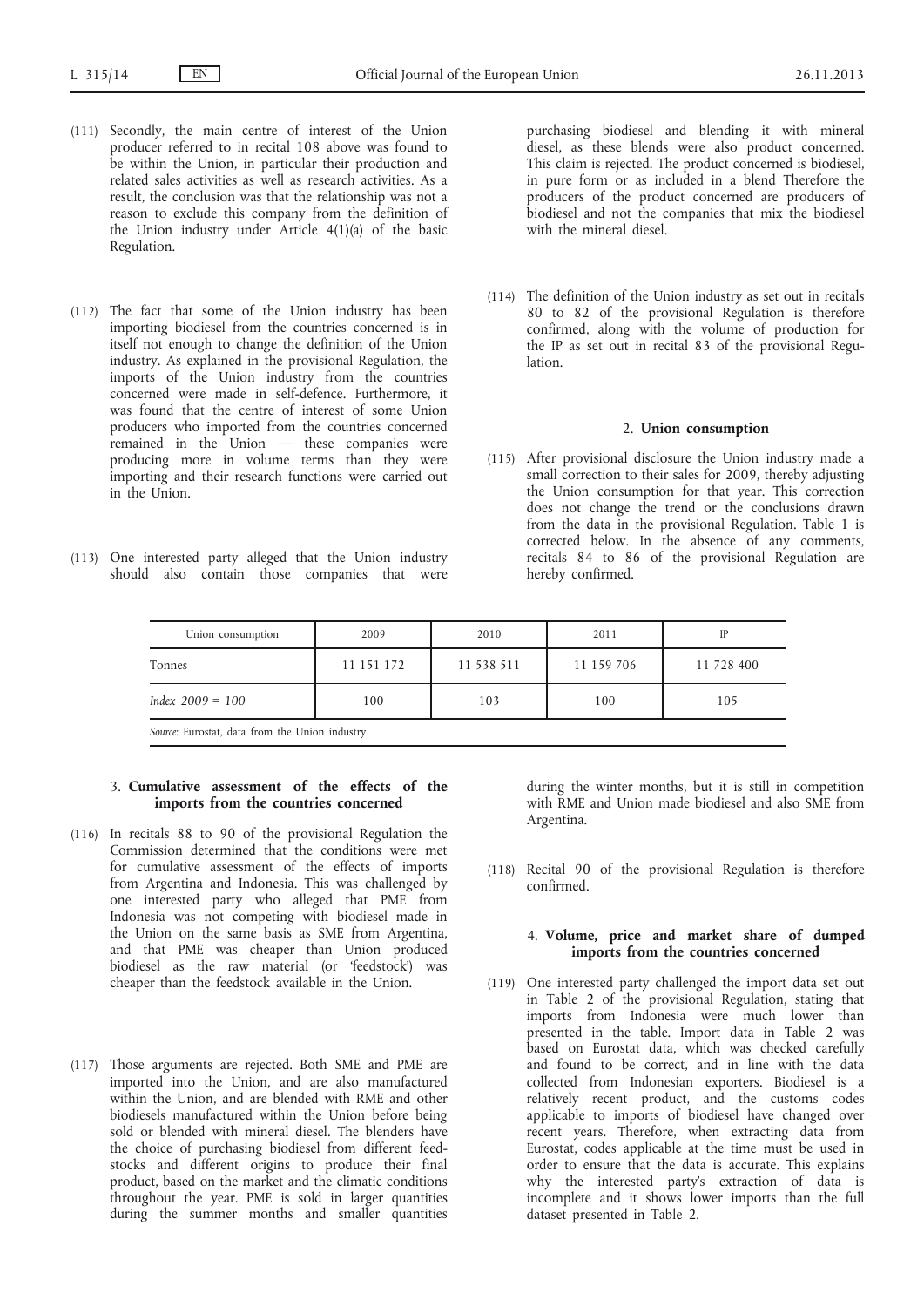(120) Given the small change in the Union consumption in Table 1, the market share for Argentina for 2009 in Table 2 has also slightly changed, while for Indonesia there was no change. This does not change the trends of the data or the conclusions drawn from them. The market share is corrected below:

|                           | 2009  | 2010  | 2011  | IP    |
|---------------------------|-------|-------|-------|-------|
| Imports from<br>Argentina |       |       |       |       |
| Market share              | 7,7 % | 10,2% | 12,7% | 10,8% |
| Index $2009 = 100$        | 100   | 135   | 167   | 141   |
| Source: Eurostat          |       |       |       |       |

# 5. **Price undercutting**

- (121) As set out in recitals 94 to 96 of the provisional Regulation, in order to determine price undercutting, the price of imports from Argentina and Indonesia was compared to the sales price of the Union industry, using data from the sampled companies. In this comparison the biodiesel imported by the Union industry for resale was excluded from the calculations of price undercutting.
- (122) Interested parties noted that the methodology used, being a comparison of the Cold Filter Plugging Point ('CFPP'), was not the same as used in a previous anti-dumping investigation involving biodiesel from the USA, where the comparison was made on feedstock.
- (123) Unlike the exporting producers in Argentina and Indonesia, the Union industry does not sell biodiesel made from one feedstock, but blends several feedstocks together to produce the final biodiesel that is sold. The final customer is not aware of, nor concerned by, the composition of what they are purchasing once the product meets the required CFPP. What matters for a customer is the CFPP irrespective of which feedstock is used. In these circumstances, it was found to be appropriate in this proceeding to make the price comparison on the basis of the CFPP.
- (124) For imports from Indonesia, which are at a CFPP of 13 or above, an adjustment was made, being the difference in price between the Union industry's sales of CFPP 13 and the Union industry's sales of CFPP 0, in order to

compare the CFPP 13 and above from Indonesia with the CFPP 0 manufactured and blended in the Union. One Indonesian exporting producer noted that as the sales of CFPP 13 by the Union industry were made in small quantities per transaction, that these prices should be compared to similar sized transactions of CFPP 0. On inspection of transactions of CFPP 0 of a similar quantity per transaction, the difference in price found was in line with the difference using all transactions of CFPP 0, with differences in price both above and below the average price difference. As a result there was no change to the level of price undercutting found in the provisional Regulation in recital 97.

- (125) One Indonesian exporting producer requested that the Commission disclose the full Product Control Number ('PCN') of the blends sold by the Union industry — the percentages of each feedstock in the sale made by the Union industry of their own production. Given that the comparison for injury purposes was made solely on the basis of the CFPP, this request was denied.
- (126) One interested party claimed that there was a difference in price between biodiesel that met the criteria set out in the Renewable Energy Directive ('RED certified') and biodiesel that did not. It claimed that as imports from Indonesia were not RED certified, and that the price quoted for RED certified biodiesel was higher, an adjustment should be made.
- (127) That claim was rejected. Almost all imports from Indonesia during the IP were RED certified. In any case, Member States implemented the sustainability criteria set out in the RED into their national legislation only during the course of 2012, so during most of the IP whether biodiesel was RED certified or not had no effect.
- (128) Following definitive disclosure, one Indonesian exporting producer commented on the price undercutting calculations and claimed that PME imports from Indonesia should be compared to all sales of the Union industry. In fact the undercutting calculation has been to compare sales of PME from Indonesia with all sales of the Union industry at CFPP 0, by increasing the price of Indonesian PME imports by a price factor calculated by comparing the CFPP 0 sales of the Union industry with the CFPP 13 sales of the Union industry. The claim is therefore rejected. The claim of the same interested party that the injury calculations included imported product is factually incorrect and is therefore rejected. In any case, imported biodiesel and Union-produced biodiesel were blended together and sold at the same price as blends that did not include any imported biodiesel.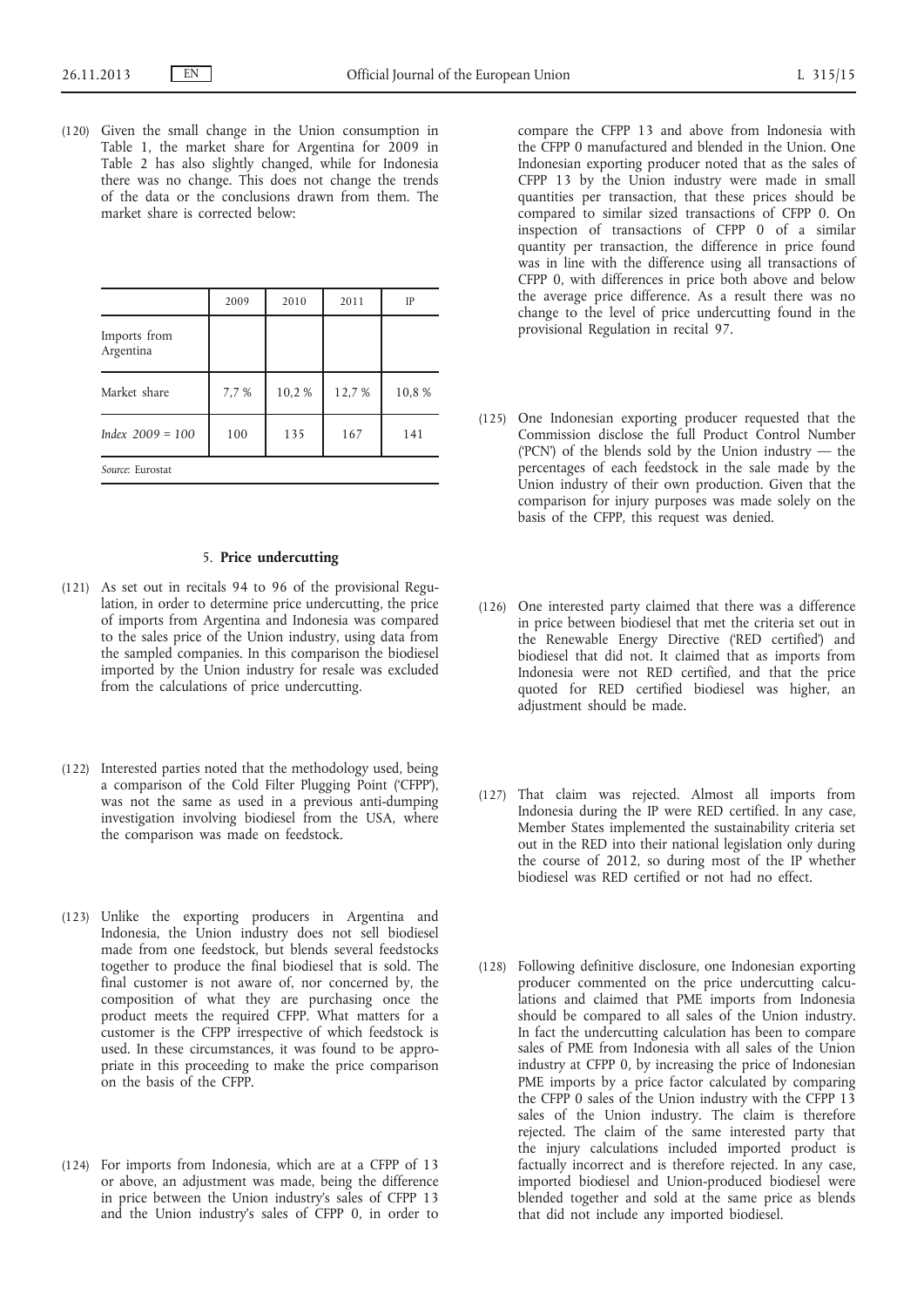(129) One Indonesian exporting producer also challenged the calculation of post-importation costs. However, those costs were verified as the actual costs of importation of biodiesel minus delivery costs to the final destination and no change is necessary.

# 6. **Macroeconomic indicators**

- (130) As set out in recital 101 of the provisional Regulation, the following macroeconomic indicators were analysed, based on data received covering the entire Union industry: production, production capacity, capacity utilisation, sales volume, market share, growth, employment, productivity, magnitude of the dumping margin and recovery from past dumping.
- (131) Following provisional disclosure the Union industry noted that the capacity data that had been used in Table 4 of the provisional Regulation included capacity that had not been dismantled, but was not in such a state that it would have been available for use during the IP, or previous years, to manufacture biodiesel. They separately identified this capacity as 'idle capacity' which should not be counted as capacity available for use. The capacity utilisation figures in Table 4 were therefore understated. After close scrutiny of this resubmitted data, it was accepted and Table 4 is restated below. The capacity utilisation rate, which had been from 43 % to 41 % in the provisional Regulation, was now 46 % to 55 %. The Union industry also corrected the production data for 2009 to produce the table below:

|                              | 2009       | 2010          | 2011          | IP         |
|------------------------------|------------|---------------|---------------|------------|
| Production capacity (tonnes) | 18 856 000 | 18 583 000    | 16 017 000    | 16 329 500 |
| Index $2009 = 100$           | 100        | 99            | 85            | 87         |
| Production volume (tonnes)   | 8729493    | 9 3 6 7 1 8 3 | 8 5 3 6 8 8 4 | 9052871    |
| Index $2009 = 100$           | 100        | 107           | 98            | 104        |
| Capacity utilisation         | 46 %       | 50 %          | 53 %          | 55 %       |
| $Index 2009 = 100$           | 100        | 109           | 115           | 120        |

- (132) Recital 103 of the provisional Regulation analysed the previous capacity utilisation data, noting that production increased while capacity remained stable. With the revised data production still increases, but useable capacity decreased during the same period. This shows that the Union industry was reducing available capacity in face of increased imports from Argentina and Indonesia and thereby reacting to market signals. This revised data is now more in line with the public statements of the Union industry and Union producers, stating that during the period under consideration production was stopped in several plants and that the capacity that had been installed was not immediately available for use, or only available for use with significant reinvestment.
- (133) Several interested parties questioned the revised capacity and capacity utilisation data. However, no alternatives were provided by any interested party. The revision is based on the revised capacity data provided by the complainant, covering the entire Union industry. The revised data was cross-referenced to publicly available data concerning in particular idle capacity as well as capacity of producers that ceased operations due to financial difficulties. As explained above in Section 6, 'Macroeconomic indicators', the revised data provide a

more accurate dataset of capacity available to produce biodiesel during the period under consideration than the dataset originally provided and published in the provisional Regulation.

- (134) One interested party stated that the Union industry was not injured, as production volumes rose in line with consumption. This argument is rejected, as other important injury indicators clearly point to the existence of injury, in particular the loss of market share to imports from the countries concerned and the reduced profitability trend leading to losses.
- (135) Another interested party argued that the Union industry was not injured if comparing trends only between 2011 and the IP as opposed to comparing the trends during the period from 1 January 2009 to the end of the IP ('the period considered'). Given that the IP covers half of 2011, a comparison between 2011 and IP is not accurate. Besides, for a comparison to be meaningful it is necessary to examine the trends relevant for the injury assessment during a period which is long enough as it was done in the present case. This claim is therefore rejected.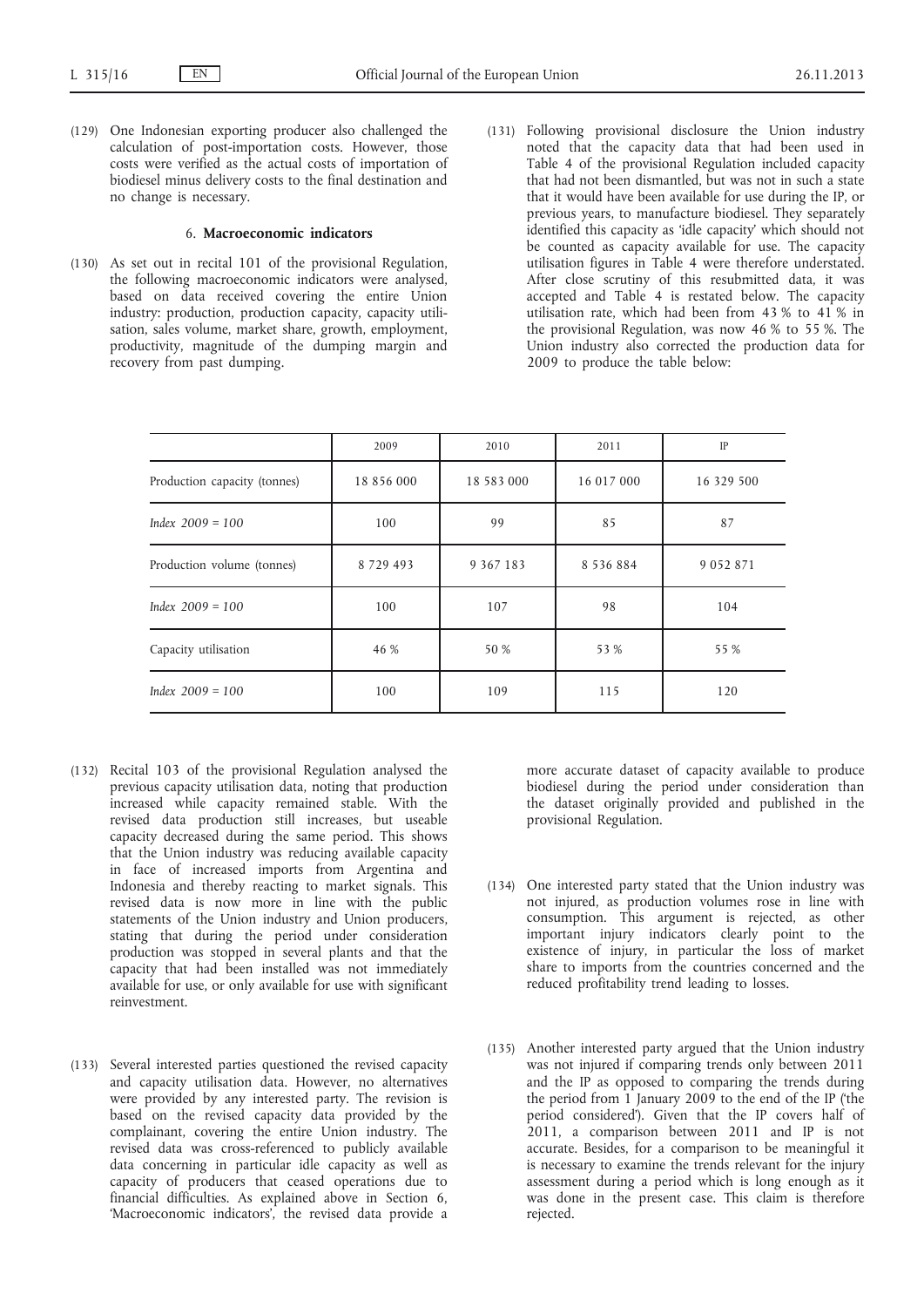- (136) The same interested party noted that the Commission had not published the total sales value of the Union industry in the provisional Regulation and requested that this figure be published. However, all relevant factors mentioned in Article 3(5) of the basic Regulation were examined, allowing a full assessment of injury. Sales value was collected, and verified, from sampled companies, who were representative of the Union industry as a whole.
- (137) The same party also noted that the Union industry was able to increase employment and therefore there was no negative effect on the Union industry during the period of investigation.
- (138) However, as explained in recital 106 of the provisional Regulation, employment in this capital intensive industry is relatively low. Therefore, small variations in the numbers can cause a large movement in the indexed data. The increase in overall employment does not negate the injury suffered by the Union industry as shown by other indicators.
- (139) In the absence of any further comments, recitals 103 to 110 of the provisional Regulation are hereby confirmed.

### 7. **Microeconomic indicators**

- (140) As set out in recital 102 of the provisional Regulation, the following microeconomic indicators were analysed, based on data verified at the sampled Union producers: average unit prices, unit cost, labour costs, inventories, profitability, cash flow, investments, return on investments and ability to raise capital.
- (141) In the absence of any relevant comments, recitals 111 to 117 of the provisional Regulation are hereby confirmed.

### 8. **Conclusion on injury**

(142) Several parties contested the conclusion on injury put forward in the provisional Regulation on the basis that between the year 2011 and the IP some indicators appeared to have improved. While it is true that some indicators showed an upward trend between 2011 and the IP (e.g., production and sales), the industry was not in a position to pass on cost increases during this period as noted in recital 111 of the provisional Regulation. This resulted in a further worsening of the industry's position from losses of 0,2 % in 2011 to losses of 2,5 % in the IP. Therefore, it is considered that, even if the injury analysis were to be limited to the period 2011-IP, the industry would still be found to have suffered material injury.

(143) In the absence of other comments, recitals 118 to 120 of the provisional Regulation are hereby confirmed.

#### F. **CAUSATION**

# 1. **Effect of the dumped imports**

- (144) One interested party claimed that imports from Argentina could not be a cause of injury, as import volumes have remained stable from 2010 to the end of the IP, decreasing slightly from 2011 to the end of the IP.
- (145) This data was taken from Table 2 of the provisional Regulation and is accurate. However the Commission's analysis runs from the start of the period considered to the end of the IP and on that basis imports have risen by 48 %, with an increase of 41 % in market share. In addition, as explained in recital 90 of the provisional Regulation, not only imports from Argentina but also imports from Indonesia were taken into account.
- (146) Taking a year-on-year price comparison, the same interested party noted that prices of imports from Argentina rose at a faster pace than the sales prices of the Union industry. However, imports from Argentina still undercut those of the Union industry, which would explain why the Union prices could not rise as quickly.
- (147) In the absence of any other comments as regards the effect of the dumped imports, recitals 123 to 128 of the provisional Regulation are hereby confirmed.

### 2. **Effect of other factors**

- 2.1. *Imports from third countries other than the countries concerned*
- (148) In the absence of comments, the conclusion that imports from other countries did not cause injury, as set out in recital 129 of the provisional Regulation is confirmed.

# 2.2. *Non-dumped imports from the countries concerned*

(149) Following the application of Article 2(5) as mentioned in recitals 38 and 70 above, no non-dumped imports from the countries concerned were found. Therefore, recital 130 of the provisional Regulation is revised accordingly.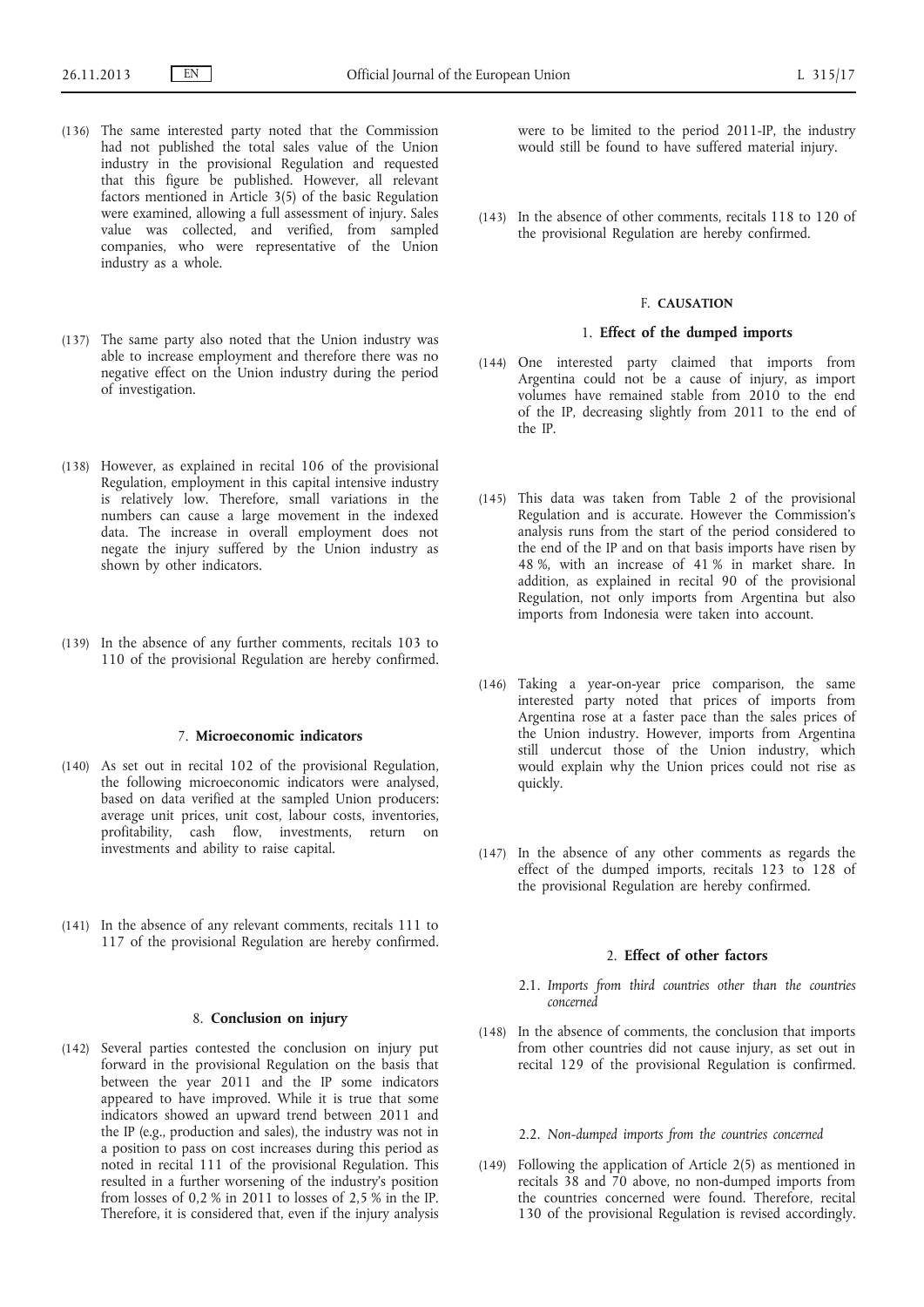2.3. *Other Union producers*

(150) In the absence of any comments recital 131 of the provisional Regulation is hereby confirmed.

#### 2.4. *Imports made by the Union industry*

- (151) As set out in recitals 132 to 136 of the provisional Regulation, the Union industry imported significant quantities of biodiesel from the countries concerned during the period considered, up to 60 % of all imports in the IP from those countries.
- (152) One interested party alleged that these imports, far from being in self-defence, were part of a 'carefully matured long-term strategy' by the Union industry to invest in, and source biodiesel from, Argentina.
- (153) They also allege that there has never been an economic rationale to import soya bean oil into the Union and process it into biodiesel within the Union, and that it is only economically feasible to process the soya bean oil in Argentina and export the resulting biodiesel.
- (154) These claims should be rejected. No evidence of such a 'long-term strategy' has been provided and this has been denied by the Union industry. Clearly if the strategy of the Union industry was to supplement their biodiesel production by producing in Argentina and importing the finished product, it would be nonsensical and illogical to then launch a complaint against such imports.
- (155) One interested party repeated that the imports of biodiesel by the Union industry, that were made in self-defence, were in fact made as part of a long-term commercial strategy. This allegation, which was not substantiated, is rejected. No evidence beyond mere allegations has been provided of such a strategy. Also, it would seem illogical for the concerned Union producers to support the complaint and, in some cases, to have increased its capacity in the Union while at the same time have a strategy to fulfil production needs by imports.
- (156) The same interested party also argued that the market share of the Union industry should be calculated by including their imports made in self-defence. This submission was rejected as market share calculations have to reflect the sales of the Union industry of goods

they produced themselves and not their trading activities in the finished product made in the face of increasing volumes of dumped imports.

- (157) The Union industry has also shown that in previous years the importation of soya bean oil — and palm  $\ddot{\text{o}}$ il — for processing into biodiesel was economically viable. No evidence of the contrary was provided by the interested party. Only with the distortive effect of the differential export tax which makes the export of biodiesel cheaper than the raw materials does import of the finished product become economically sensible.
- (158) One interested party alleged that those imports were a cause of injury because only the Union industry had the capacity to blend the SME from Argentina and PME from Indonesia with Union produced biodiesel for resale to diesel refiners. That allegation is incorrect. Blending is a simple operation that many trading companies are capable of doing in their storage tanks. No evidence was provided that only the Union producers are capable of such blending, and the allegation was therefore rejected.
- (159) One Indonesian exporting producer further claimed that imports by the Union industry were not made in selfdefence and compared data for the calendar year 2011 with data from the IP, which contains six months of the same year. A comparison between the two is therefore not accurate without being able to split the IP into two halves. Therefore this argument is rejected.
- (160) In the absence of any other comments as regards the exports by the Union industry, recitals 132 to 136 of the provisional Regulation are hereby confirmed.

# 2.5. *Capacity of the Union industry*

- (161) Recitals 137 to 140 of the provisional Regulation noted that the capacity utilisation of the Union industry remained low throughout the period under consideration, but that the situation of the sampled companies deteriorated during the period while their capacity utilisation did not decrease by the same amount.
- (162) The provisional conclusion was therefore that the low capacity utilisation rate, as a constant feature, was not responsible for the injury caused to the Union industry.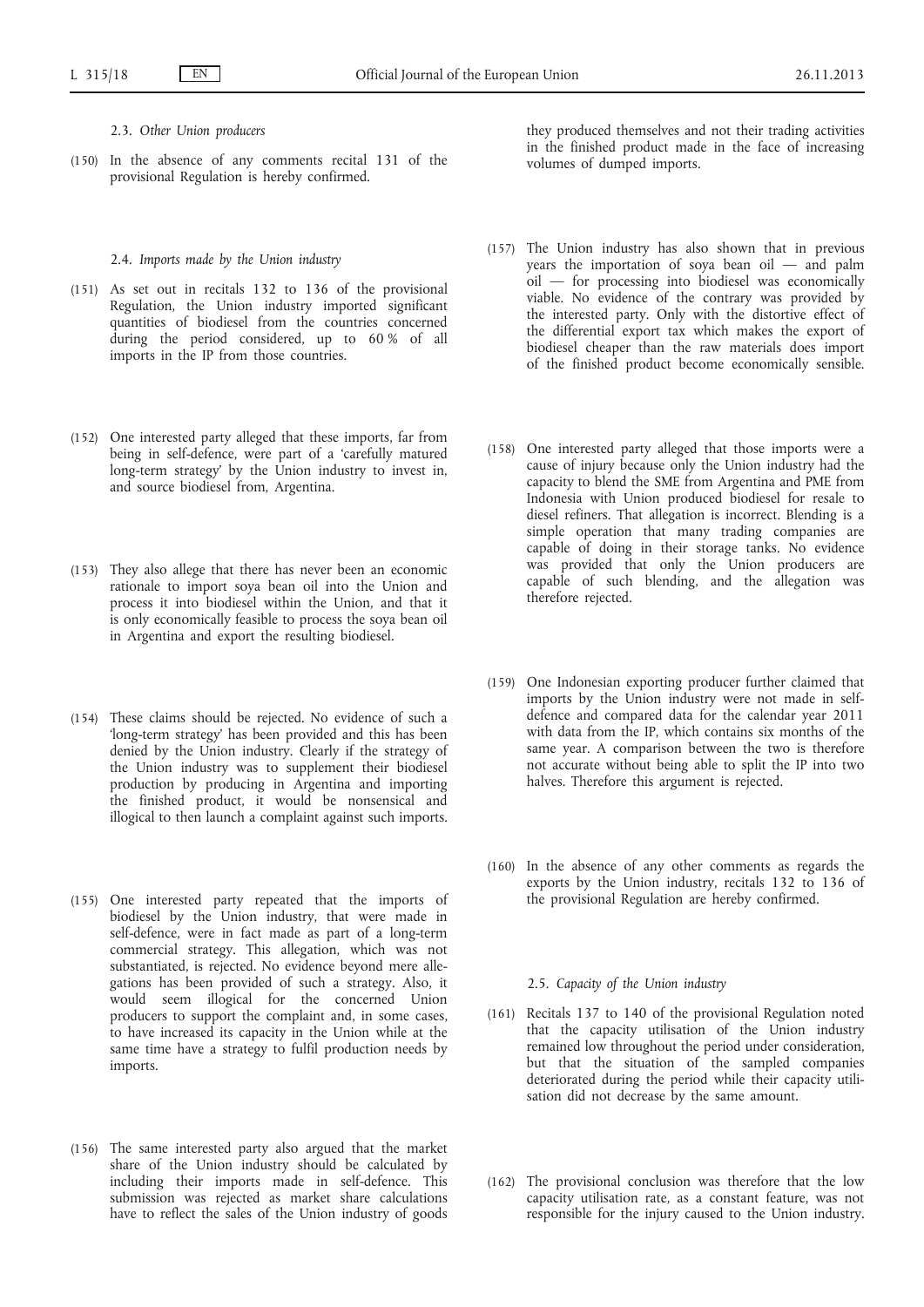- (163) One interested party commented on the data in the provisional Regulation, noting that even in the absence of any imports at all capacity utilisation of the Union industry would only have been 53 % during the IP. It also points to the increase in production capacity from 2009 to the end of the IP which has led to a reduction in capacity utilisation during the period under consideration.
- (164) However, the interested party did not provide any evidence to show that this low capacity utilisation was causing injury to such an extent as to break the causal link between the dumped imports and the deterioration of the situation of the Union industry. Fixed costs represent only a small proportion (roughly 5 %) of total production costs, which shows that the low capacity utilisation was only one factor of injury, but not a decisive one. Also, one of the reasons for this low capacity utilisation rate is the fact that the Union industry, due to the particular market situation, imported the finished product itself.
- (165) In addition, following the inclusion of the revised data on capacity and utilisation, the Union industry decreased capacity during the period considered, and increased capacity utilisation, from 46 % to 55 %. This shows that the capacity utilisation of the Union industry would be significantly higher in the absence of dumped imports than the 53 % mentioned above.
- (166) Following definitive disclosure, several interested parties cast doubt on the conclusion that low capacity utilisation was not the decisive factor causing injury. It was alleged that fixed costs in the biodiesel industry were much higher than the small proportion given above. However they gave no evidence to support this allegation and so it is rejected. In any case fixed costs do not bear any relation to capacity utilisation rates. Verification of the sampled companies gave a fixed cost to total cost of production ratio that was between 3 % and 10 % during the IP.
- (167) It was also alleged in this respect that the overcapacity of the Union industry was so high that even in the absence of imports it would not be able to be adequately profitable. No evidence was given for this allegation and the fact that the Union industry was profitable in 2009 with a low capacity utilisation suggests that in the absence of dumped imports, their profitability would be even higher.
- (168) In addition it was argued that the reduction in capacity of the Union industry was in itself a cause of injury due to the costs of closure of plants and reductions in capacity of plants that continued to operate. This

allegation was not substantiated and no evidence was submitted to show that the costs of reducing capacity, or of closing entire plants or companies, concerned significant amounts.

- (169) Finally it was alleged with regard to the capacity that any company increasing biodiesel production capacity during the period under consideration would be making an irresponsible business decision. No evidence was provided for this allegation. In addition the fact that some companies were able to increase their capacity in the face of increasing imports of dumped biodiesel from Argentina and Indonesia shows the demand on the market for their particular products.
- (170) The revised macroeconomic indicators also show that companies were during the period taking capacity out of possible use, and closer to the end of the IP were starting a process of closing plants that are no longer viable. Also increases in capacity on a company-bycompany level are mainly due to the expansion of socalled 'second generation' biodiesel plants, manufacturing from waste oils or hydrogenated vegetable oil ('HVO'). Therefore the Union industry was, and is, in the process of rationalising their capacity to meet the Union's demands.
- (171) In the absence of any further comments as regards the capacity of the Union industry, recitals 137 to 140 of the provisional Regulation are hereby confirmed.

2.6. *Lack of access to raw materials and vertical integration*

(172) In the absence of any new comments concerning access to raw materials, recitals 141 to 142 of the provisional Regulation are hereby confirmed.

### 2.7. *Double-counting*

- (173) Recitals 143 to 146 of the provisional Regulation dealt with the allegation that the system of 'double-counting', where biodiesel made from waste oils counts twice towards the blending mandates in some Member States, has caused injury to the Union industry, or at least to those Union producers who manufacture biodiesel from virgin oils.
- (174) One interested party mentioned a comment by one Union producer that during 2011 they lost sales to other producers who manufactured biodiesel eligible for double counting.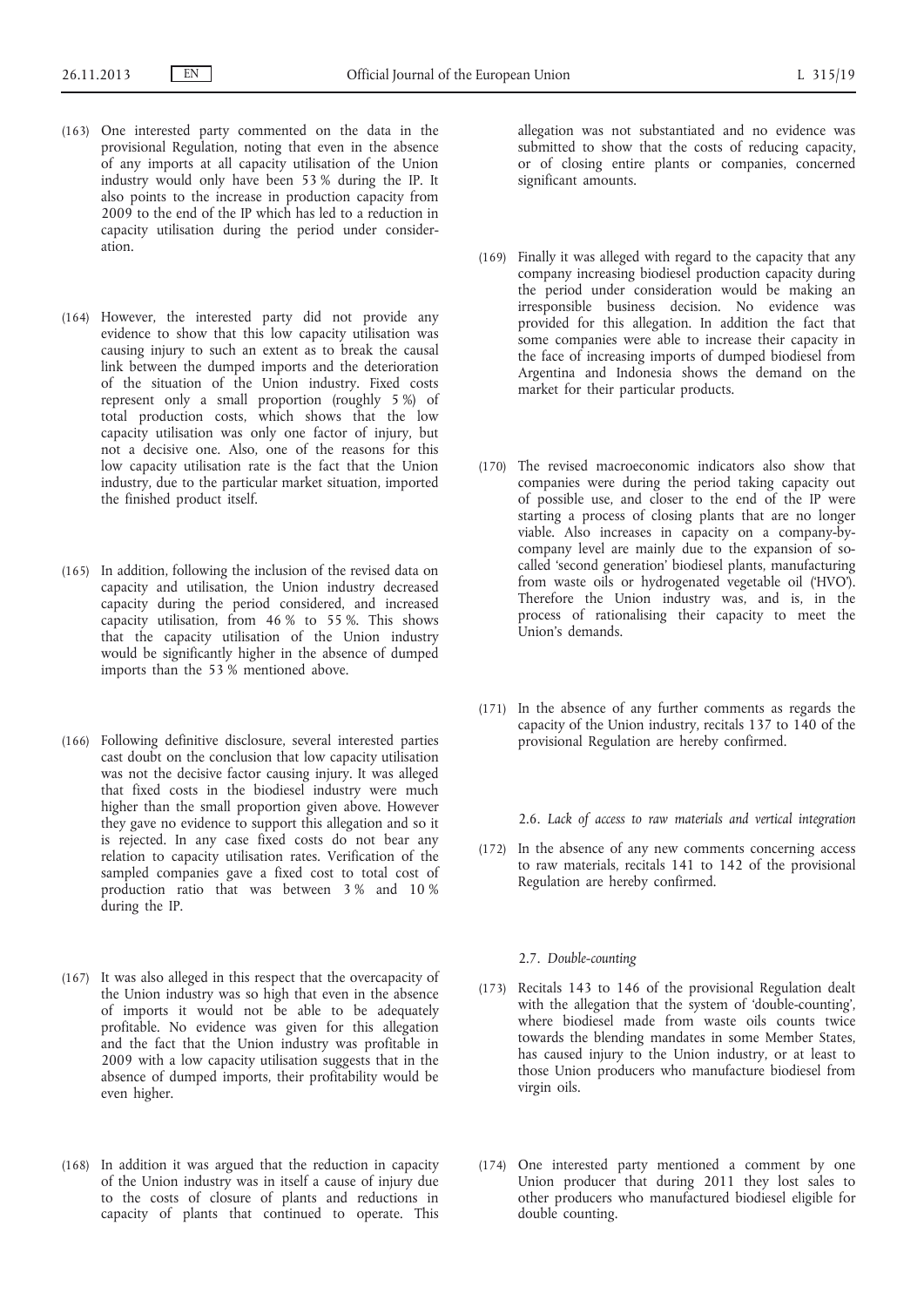- (175) The negative impact on this one producer was however limited, temporary and only relevant for a part of the investigation period, as the double counting scheme was adopted in the Member State in which the company is located only in September 2011. Given that the financial performance of the sampled companies declined after September 2011, and this company was included in the sample, double counting cannot be considered a source of injury.
- (176) As the Union industry is composed of both companies producing biodiesel from waste oils and benefiting from double-counting in some Member States, and also of companies producing biodiesel from virgin oils, the movement in demand remains within the Union industry. Due to a finite supply of used oils which are needed for manufacturing double counting biodiesel, a large increase in production of double-counting biodiesel is difficult. Therefore, there is still a strong demand for first generation biodiesel. No significant imports of biodiesel eligible for double-counting was found during the investigation period, thereby confirming that double-counting is shifting the demand within the Union industry and not generating demand for imports. The Commission received no data from the interested party to show that double counting biodiesel had caused the price of virgin oil biodiesel to fall during the period under consideration. In fact data shows that double counting biodiesel has a small price premium over virgin biodiesel, the price of which is linked to mineral diesel.
- (177) The decline in performance of the Union industry, which is composed of both types of producers, cannot be attributed to the double-counting regime in force in some Member States. In particular, the fact that companies in the sample producing double-counted biodiesel are also showing a decline in performance, as mentioned in recital 145 to the provisional Regulation, shows that injury caused by dumped imports is being suffered across the industry.
- (178) Several interested parties argued after definitive disclosure that the amounts of double-counted biodiesel were underestimated. However, the amounts of doublecounted biodiesel available on the Union market were limited in relation to the total sales of biodiesel during the period under investigation. Also, should a Member State have double-counting in force, the biodiesel that complies to be counted as double-counted is produced in the Union and therefore demand remains within the Union industry. No new evidence was provided that would change this conclusion.
- (179) In the absence of any new comments concerning regulatory factors, recitals 143 to 146 of the provisional Regulation are hereby confirmed.

# 2.8. *Other regulatory factors*

- (180) Recitals 147 to 153 of the provisional Regulation address allegations by interested parties that restrictions in Member States, such as quota systems and tax regimes, were designed to restrict imports from the countries concerned, meaning that any injury caused to the Union industry, in particular in some Member States, could not be due to imports.
- (181) These arguments were provisionally rejected, among other things because dumped imports from countries concerned are present in most Member States. Besides, after being imported to one Member State, these imports could be transported and sold in other Member States as well.
- (182) One interested party noted the small amount of Argentinian biodiesel cleared through French customs controls in 2011, and also the small amount declared as being imported into Germany in the same period.
- (183) Firstly, as explained above, biodiesel cleared through customs in one Member State may well be sold in another Member State, making such data unreliable. Second, the sampled companies in France and Germany both were able to demonstrate the price competition between their production and imports from the countries concerned, and the injury that they were suffering as a result.
- (184) Another interested party claimed that the withdrawal of schemes designed to benefit the biodiesel industry in many Member States lowered the revenue of biodiesel companies during the period considered, thus leading to injury. They point to in particular the gradual withdrawal of tax incentives in France, and taxes on 'green fuels' in Germany.
- (185) However, there is no obvious coincidence in time between these changes and the deterioration in the financial performance of the Union industry. Many of these incentives were directed at users of biodiesel, not manufacturers, and most were still in force during the IP. No evidence has been provided to show that the changes in policy of Member States, moving as they have to mandatory blending requirements, has caused injury to the Union industry.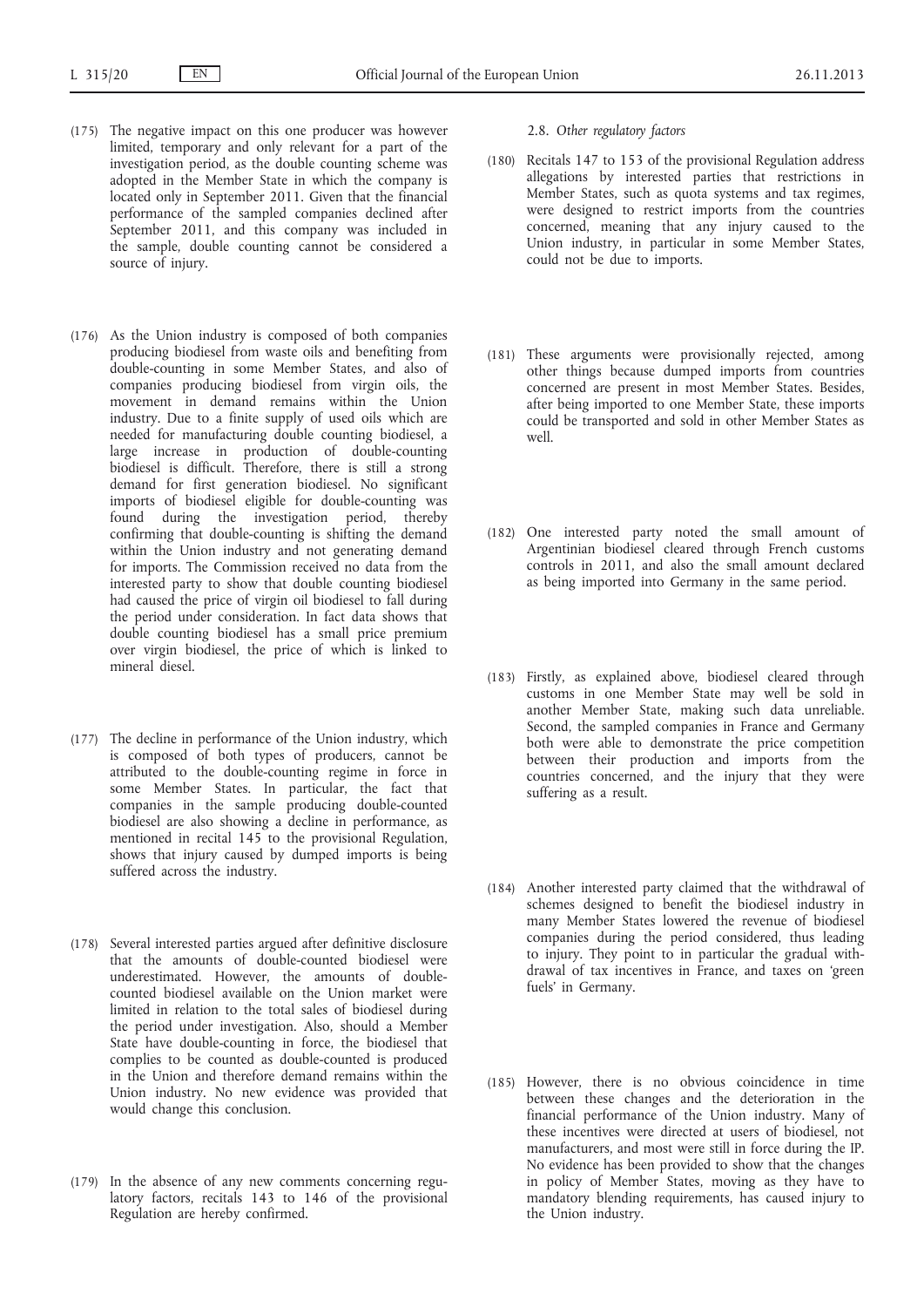- (186) One Indonesian exporting producer noted the ongoing DG Competition investigation into alleged submission of distorted prices by contributors to Platts oil and biofuels products assessed prices and requested that the subject this investigation be considered as a possible cause of injury. This claim was denied as the investigation is ongoing and no findings have been published.
- (187) In the absence of any new comments as regards the policies of Member States, recitals 147 to 153 of the provisional Regulation are hereby confirmed.

### 3. **Conclusion on causation**

- (188) Imports of product concerned from the countries concerned were dumped during the IP and undercut the sales of the Union industry. There is a clear coincidence in time between the increasing volumes of dumped imports and the deterioration of the situation of the Union industry. The dumped imports were in direct competition with the Union industry's production and as a result the Union industry lost profitability and market share during the period under consideration. Whereas it is possible that other factors mentioned above have affected the performance of the Union industry to a certain extent, the fact remains that dumped imports from the countries concerned are causing injury to the Union industry.
- (189) No new evidence was provided to change that conclusion that the effect of other factors, considered individually or collectively, was not such as to break the causal link between the dumped imports and the injury suffered by the Union industry. In the absence of any other comments regarding the conclusion on causation, recitals 154 to 157 of the provisional Regulation are hereby confirmed.

#### G. **UNION INTEREST**

### 1. **Interest of the Union industry**

(190) In the absence of any comments regarding the interest of the Union industry, recitals 159 to 161 of the provisional Regulation are hereby confirmed.

# 2. **Interest of unrelated importers and traders**

(191) One Indonesian exporting producer alleged that the proposed duties would have a negative impact on importers and traders, but provided no evidence for their allegation. In fact their claim stated the opposite, which was that the duty could be passed on to users and consumers in higher prices which would presumably lead in fact to no impact whatsoever on importers and traders.

- (192) No comments were received from any importers or traders of biodiesel after the publication of provisional measures.
- (193) In the absence of any additional new comments as regards the interest of unrelated importers/traders, recitals 162 to 163 of the provisional Regulation are hereby confirmed.

# 3. **Interest of users and consumers**

- (194) One Indonesian exporting producer alleged that the proposed duties would increase the price of biodiesel, and therefore reduce the incentive for consumers to buy vehicles that operate on biofuels.
- (195) That allegation is rejected. The main application of biodiesel is to be blended into mineral diesel for sale to consumers, so that they do not need to buy a special vehicle that can run on pure biofuels.
- (196) Although the price of the biodiesel element would rise, if that biodiesel was imported from Argentina or Indonesia, as stated in the provisional Regulation, given that the proportion of biodiesel in the diesel sold to consumers is small, the increase in price is also small and not noticeable to the consumer.
- (197) The possible effect of the measures on the final price of diesel to the consumer, which are expected to be small as set out above, will not undermine the objectives of the Renewable Energy Directive ('RED').
- (198) No users or consumers, or groups or associations representing users or consumers, commented on the provisional Regulation.
- (199) In the absence of any additional comments regarding the interest of consumers, recitals 164 to 166 of the provisional Regulation are hereby confirmed.

# 4. **Interest of suppliers of raw materials**

(200) In the absence of any comments regarding the interest of raw material suppliers, recitals 167 to 169 of the provisional Regulation are hereby confirmed.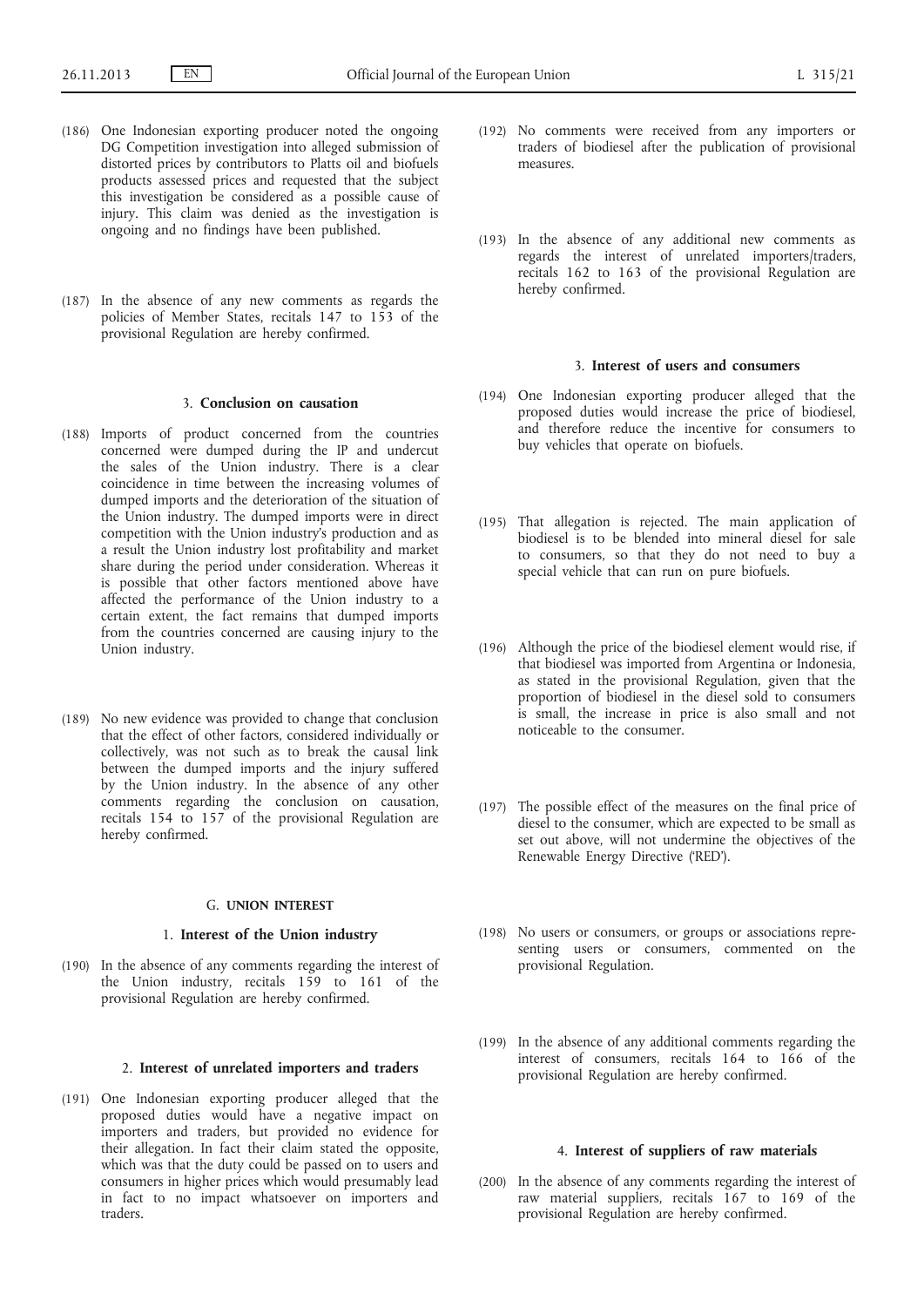# 5. **Conclusion on Union interest**

(201) No comments were received that would change the analysis of the Union interest as set out in the provisional Regulation, and therefore it is still in the Union interest that measures be imposed. Therefore, recitals 170 to 171 of the provisional Regulation are hereby confirmed.

# H. **DEFINITIVE ANTI-DUMPING MEASURES**

# 1. **Injury elimination level**

- (202) Several interested parties contested the use of 15 % as the target profit for the Union industry as set out in recital 175 of the provisional Regulation, stating that this was unrealistically high for the Union biodiesel industry to expect.
- (203) However most of these interested parties then suggested replacing the target profit of 15 % with other data from other time periods, or from other investigations, without explaining why one time period, or one investigation, was more appropriate than another.
- (204) As explained in the provisional Regulation, the profit margin of 15 % was the profit, expressed as a percentage of turnover, that the Union industry achieved in the absence of dumped imports between 2004 and 2006. This was the last period where profit was made in the absence of dumped imports as since 2006 they have always been present on the Union market, first from the USA and then from Argentina and Indonesia.
- (205) However, the Union biodiesel market has matured significantly since 2004-06 in many respects. Between 2004 and 2006, dumped imports had a negligible market share and other imports were also low. During the IP dumped imports had a market share of 19 %. During the period 2004-06 the Union industry consisted of 40 companies, and now this has expanded to over 200, which has raised the level of competition.
- (206) Between 2004 and 2006 consumption rose dramatically from 2 million MT to 5 million MT, whereas in the period under consideration consumption rose only slightly, and capacity utilisation, which was 90 % between 2004 and 2006, was 55 % in the IP.
- (207) As a consequence, it is considered appropriate to take into account the market developments described above and to adjust target profit accordingly as to reflect the profit that the Union industry could expect to achieve under current market conditions.
- (208) Therefore rather than taking the percentage profit, the actual profit for these three years in EUR per MT sold has been calculated. For each year this has been taken to reflect 2011 prices and then averaged. Expressed as a percentage of turnover, the target profit for the Union industry in the IP is 11,0 %.
- (209) The injury elimination margin has therefore been recalculated on this basis.
- (210) Following definitive disclosure, with regard to the calculation of the injury margin, one interested party argued that the 5,1 % import duty to which RBD palm oil imported into the EU is subject, should be removed from the cost of production of the Union producers. This argument is rejected as this duty represents a cost for Union producers which import palm oil and should therefore be taken into account.
- (211) One Indonesian exporting producer challenged the calculation of target profit of the Union industry and the use of data from 2004 to 2006 and then made a suggestion for calculation of the target profit using only the year 2004. However, the previous investigation against imports from the United States determined that an average of the three years was more accurate than using 2004 alone. No arguments were brought forward that would lead to a different conclusion.
- (212) Following definitive disclosure the complainants argued that the target profit of 15 % as proposed at provisional stage should be maintained. However the arguments brought forward by the complainants do not relate to the objective for which target profit is to be established, i.e. profit that was realised by the Union industry in the absence of dumped imports. Their argument is therefore rejected.
- (213) In the absence of other comments concerning the injury elimination level, the methodology described in recitals 176 to 177 of the provisional Regulation is hereby confirmed.

### 2. **Definitive measures**

(214) In view of the conclusions reached with regard to dumping, injury, causation and Union interest, and in accordance with Article 9(4) of the basic Regulation, definitive anti-dumping measures should be imposed on imports of the product concerned at the level of the lower of the dumping and the injury margins, in accordance with the lesser duty rule.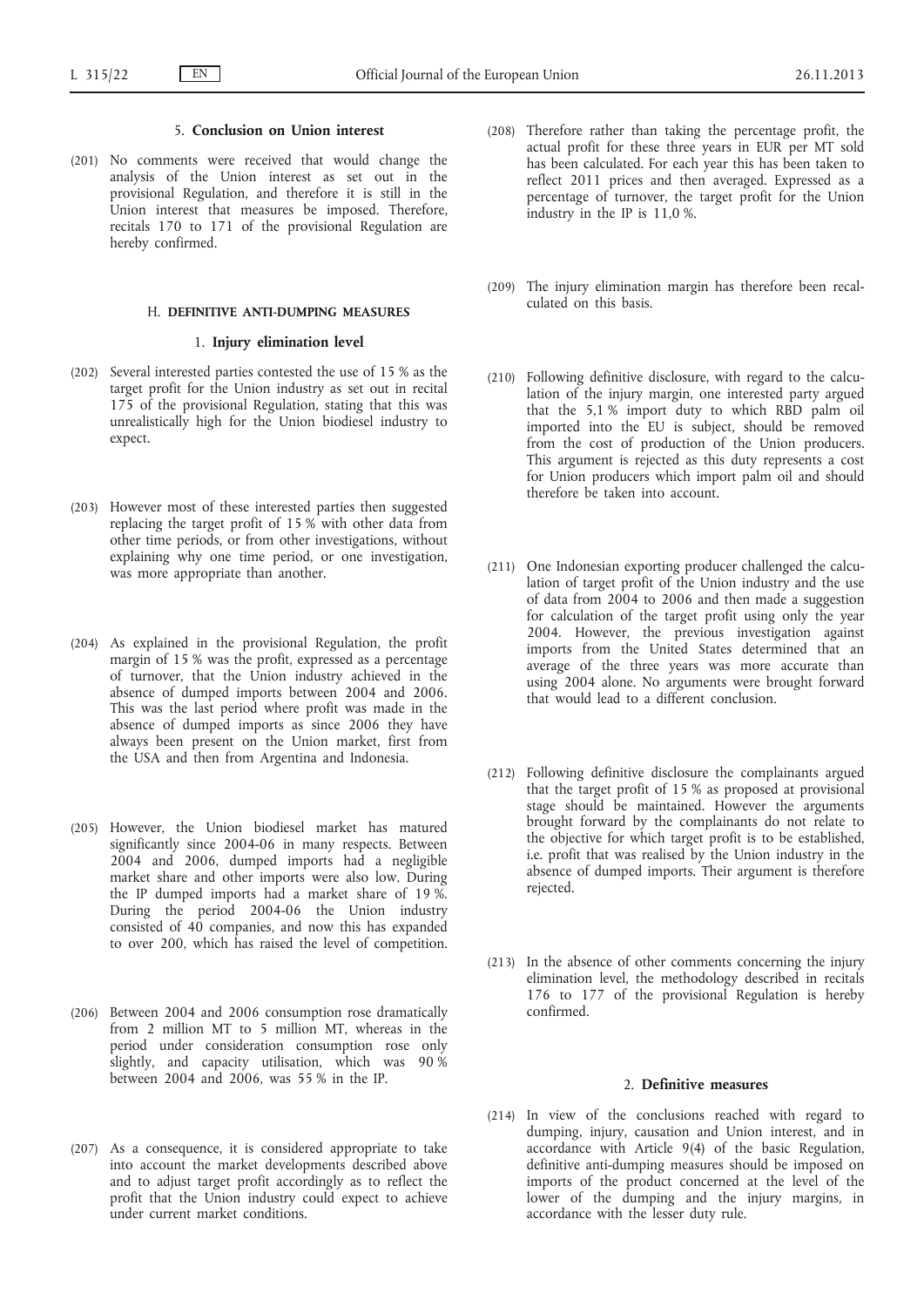(215) Anti-dumping duty rates have been established by comparing the injury elimination margins and dumping margins. Consequently, the definitive anti-dumping duty rates, expressed on the CIF Union border price, customs duty unpaid, are as follows:

| Country   | Company                                                                                                                                          | Dumping<br>margin | Injury<br>margin | Anti-dumping duty rate |
|-----------|--------------------------------------------------------------------------------------------------------------------------------------------------|-------------------|------------------|------------------------|
| Argentina | Aceitera General Deheza S.A., General<br>Rosario; Bunge Argentina S.A.,<br>Deheza,<br><b>Buenos</b> Aires                                        | 41,9%             | 22,0 %           | 22,0 %<br>(EUR 216,64) |
|           | Louis Dreyfus Commodities S.A., Buenos<br>Aires                                                                                                  | 46,7%             | 24,9 %           | 24,9 %<br>(EUR 239,35) |
|           | Molinos Río de la Plata S.A., Buenos Aires;<br>Oleaginosa MoreNo Hermanos S.A.F.I.C.I. y<br>A., Bahia Blanca; Vicentin S.A.I.C., Avel-<br>laneda | 49,2%             | 25,7 %           | 25,7 %<br>(EUR 245,67) |
|           | Other cooperating companies                                                                                                                      | 46,8%             | 24,6 %           | 24,6 %<br>(EUR 237,05) |
|           | All other companies                                                                                                                              | 49,2%             | 25,7 %           | 25,7 %<br>(EUR 245,67) |
| Indonesia | PT. Ciliandra Perkasa, Jakarta                                                                                                                   | 8,8%              | 19,7 %           | 8.8%<br>(EUR 76,94)    |
|           | PT. Musim Mas, Medan                                                                                                                             | 18,3%             | 16,9%            | 16,9%<br>(EUR 151,32)  |
|           | PT. Pelita Agung Agrindustri, Medan                                                                                                              | 16,8%             | 20,5 %           | 16,8 %<br>(EUR 145,14) |
|           | PT Wilmar Bioenergi Indonesia, Medan; PT<br>Wilmar Nabati Indonesia, Medan                                                                       | 23,3 %            | 20,0 %           | 20,0%<br>(EUR 174,91)  |
|           | Other cooperating companies                                                                                                                      | 20,1 %            | 18,9%            | 18,9%<br>(EUR 166,95)  |
|           | All other companies                                                                                                                              | 23,3 %            | 20,5 %           | 20,5 %<br>(EUR 178,85) |
|           |                                                                                                                                                  |                   |                  |                        |

- (216) However as the anti-dumping duty will also apply to blends that include biodiesel (in proportion to their biodiesel content by weight), as well as to pure biodiesel, it will be more accurate, and more appropriate for the correct implementation of the duty by Customs authorities of the Member States, to express the duty as a fixed amount in euro per tonne net and apply this to the pure biodiesel imported, or the proportion of biodiesel in the blended product.
- (217) Recital 183 of the provisional Regulation noted that imports of biodiesel from the countries concerned was subject to registration, so that if necessary duties could be collected up to 90 days prior to the imposition of provisional measures.
- (218) This collection of duties on registered products is only possible if the conditions set out in Article 10(4) of the basic Regulation are met. Having checked the import statistics for imports made after registration, rather than

seeing a further substantial rise in imports before the imposition of provisional measures, imports dropped significantly. The conditions are therefore not met and no duties will therefore be collected on registered imports.

(219) The individual company anti-dumping duty rates specified in this Regulation were established on the basis of the findings of the present investigation. Therefore, they reflect the situation found during that investigation with respect to those companies. These duty rates (as opposed to the country-wide duty applicable to 'all other companies') are thus exclusively applicable to imports of product concerned originating in the countries concerned and produced by the companies and thus by the specific legal entities mentioned. Imported product concerned produced by any other company not specifically mentioned in the operative part of this Regulation, including entities related to those specifically mentioned, cannot benefit from these rates and shall be subject to the duty rate applicable to 'all other companies'.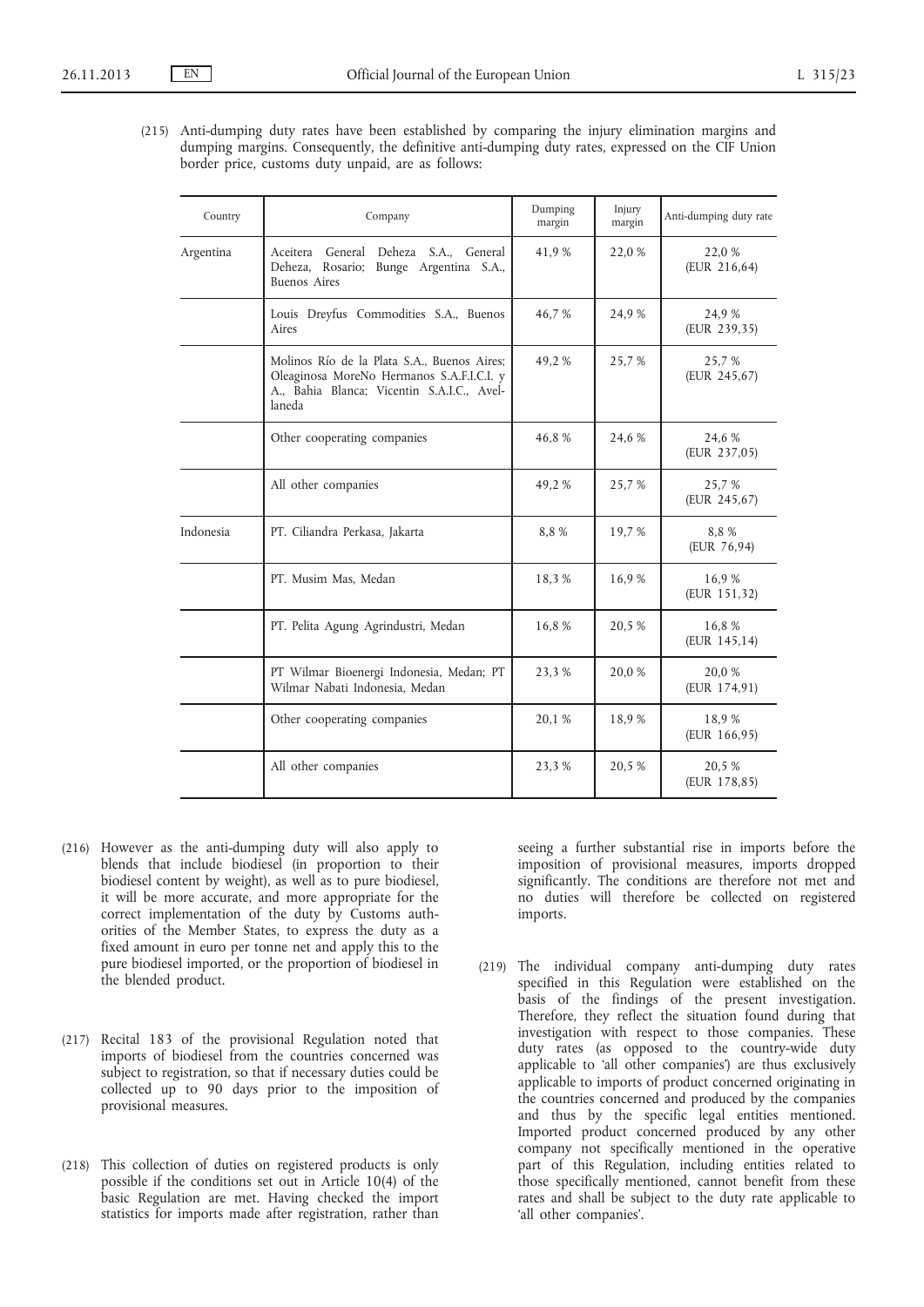- (220) Any claim requesting the application of these individual company anti-dumping duty rates (e.g. following a change in the name of the entity or following the setting-up of new production or sales entities) should be addressed to the Commission (1) forthwith with all relevant information, in particular any modification in the company's activities linked to production, domestic and export sales associated with, for example, that name change or that change in the production and sales entities. If appropriate, the Regulation will accordingly be amended by updating the list of companies benefiting from individual duty rates.
- (221) All parties were informed of the essential facts and considerations on the basis of which it was intended to recommend the imposition of a definitive anti-dumping duty on imports of biodiesel originating in Argentina and Indonesia and the definitive collection of the amounts secured by way of the provisional duty (definitive disclosure). All parties were granted a period within which they could make comments on the definitive disclosure.
- (222) The oral and written comments submitted by the interested parties were considered and taken into account where appropriate.

# 3. **Undertakings**

- (223) Two Indonesian exporting producers offered similar price undertakings in accordance with Article 8(1) of the basic Regulation. It is noted that in view of the significant price variations of the raw material, the product is not considered suitable for a fixed price undertaking. In this context both companies proposed that the minimum import prices (MIPs) are indexed regularly in relation to the fluctuations of the prices of the crude palm oil (CPO) by applying a coefficient to this raw material cost.
- (224) In relation to the offers of two exporting producers, it is noted that in order to establish a meaningfully indexed MIP, this should take into account the numerous additional parameters that play a significant role and demonstrate the volatility of the biodiesel market. Biodiesel is a highly volatile market and the biodiesel business is influenced by various additional factors such as the complexity of the biodiesel trading system, the price differential between gasoil and biodiesel, the volatility and evolution of the vegetable oil markets and the interdependence of the different types of vegetable oils as well as the evolution of the USD/EUR exchange rate. Such factors would require a very complex, multiple indexation on a daily basis for it to be suitable. Therefore the mere indexation only on CPO prices on a monthly basis, as offered, is considered inappropriate and will not achieve the desired result.
- (225) In addition, important cross-compensation risks were identified with regard to these Indonesian exporters and their customers as other products besides biodiesel, are also exported to the Union as well as due to the usual practice in this business of loans and swaps of biodiesel, CPO or indeed other products between companies.
- (226) Therefore the above factors render the effective implementation and monitoring of undertakings extremely burdensome if not impracticable. Consequently for the reasons stated above, these undertaking offers cannot be accepted.

# 4. **Definitive collection of provisional anti-dumping duties**

- (227) Following definitive disclosure, one interested party claimed that at provisional stage some clerical mistakes occurred in the calculation of the dumping margins and that, in the absence of such mistakes, the dumping margins would have been de minimis. As a consequence, that interested party requested that no provisional antidumping duties should be collected. This claim must be rejected as the definitive anti-dumping duty is clearly higher than the provisional duty.
- (228) In view of the dumping margins found and given the level of the injury caused to the Union industry, the amounts secured by way of the provisional antidumping duty, imposed by the provisional Regulation, should be definitively collected,

HAS ADOPTED THIS REGULATION:

### *Article 1*

1. A definitive anti-dumping duty is hereby imposed on imports of fatty-acid mono-alkyl esters and/or paraffinic gasoils obtained from synthesis and/or hydro-treatment, of non-fossil origin, in pure form or as included in a blend, currently falling within CN codes ex 1516 20 98 (TARIC codes 1516 20 98 21, 1516 20 98 29 and 1516 20 98 30), ex 1518 00 91 (TARIC codes 1518 00 91 21, 1518 00 91 29 and 1518 00 91 30), ex 1518 00 95 (TARIC code 1518 00 95 10), ex 1518 00 99 (TARIC codes 1518 00 99 21, 1518 00 99 29 and 1518 00 99 30), ex 2710 19 43 (TARIC codes 2710 19 43 21, 2710 19 43 29 and 2710 19 43 30), ex 2710 19 46 (TARIC codes 2710 19 46 21, 2710 19 46 29<br>and 2710 19 46 30), ex 2710 19 47 (TARIC codes and 2710 19 46 30), ex 2710 19 47 (TARIC 2710 19 47 21, 2710 19 47 29 and 2710 19 47 30), 2710 20 11, 2710 20 15, 2710 20 17, ex 3824 90 97 (TARIC codes 3824 90 97 01, 3824 90 97 03 and 3824 90 97 04), 3826 00 10 and ex 3826 00 90 (TARIC codes 3826 00 90 11, 3826 00 90 19 and 3826 00 90 30), and originating in Argentina and Indonesia.

<sup>(</sup> European Commission, Directorate-General for Trade, Directorate H, 1049 Brussels, Belgium.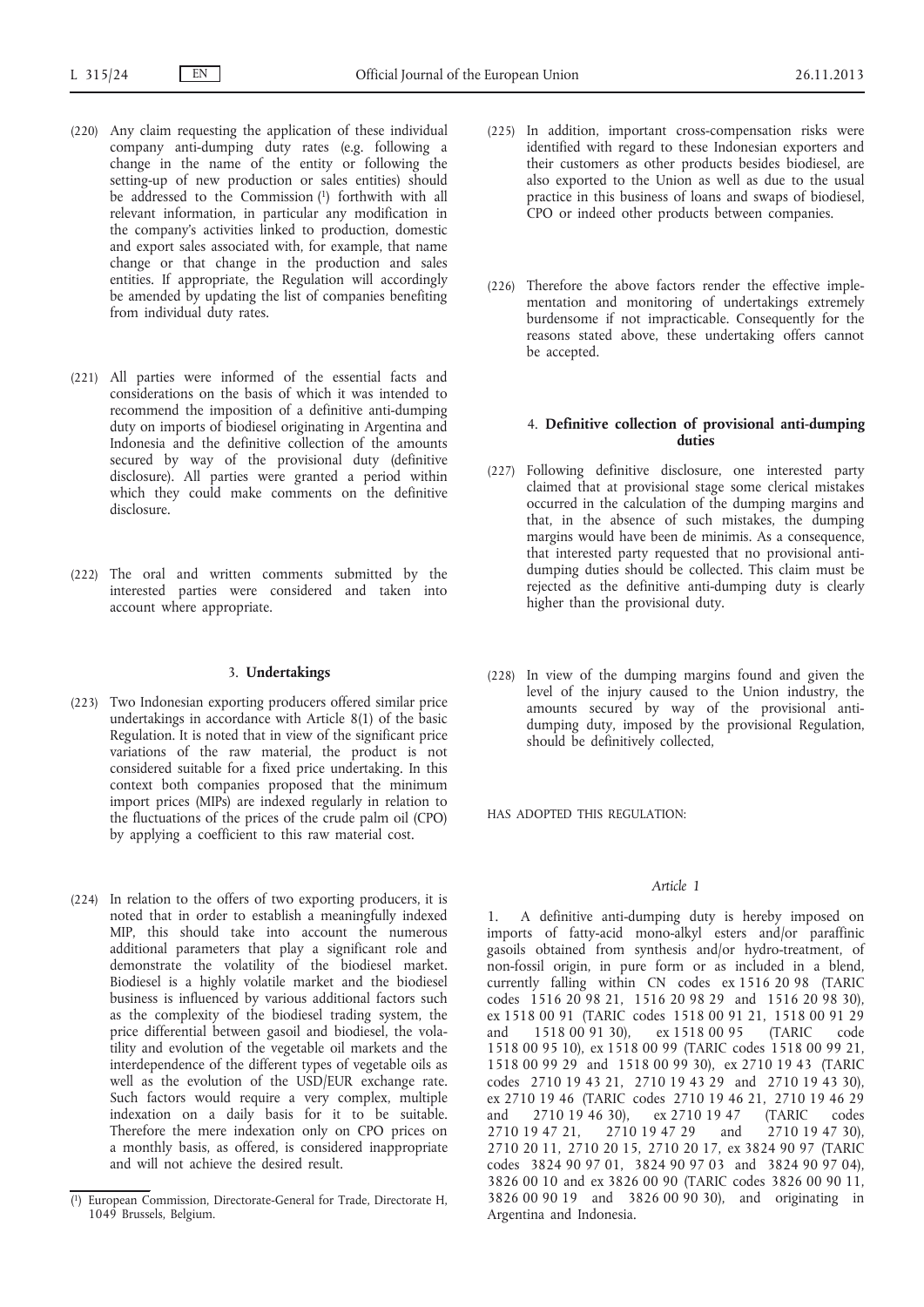The rate of the definitive anti-dumping duty applicable to the product described in paragraph 1 and produced by the companies listed below, shall be as follows:

| Country   | Company                                                                                                                                              | Duty rate euro<br>per tonne net | <b>TARIC</b><br>additional code |  |
|-----------|------------------------------------------------------------------------------------------------------------------------------------------------------|---------------------------------|---------------------------------|--|
| Argentina | Aceitera General Deheza<br>S.A., General Deheza,<br>Rosario; Bunge Argentina<br>S.A., Buenos Aires                                                   | 216,64                          | B782                            |  |
|           | Louis Dreyfus Commodities<br>S.A., Buenos Aires                                                                                                      | 239,35                          | B783                            |  |
|           | Molinos Río de la Plata<br>S.A., Buenos Aires;<br>Oleaginosa MoreNo<br>Hermanos S.A.F.I.C.I. y A.,<br>Bahia Blanca; Vicentin<br>S.A.I.C., Avellaneda | 245,67                          | B784                            |  |
|           | Other cooperating<br>companies:<br>Cargill S.A.C.I., Buenos<br>Aires; Unitec Bio S.A.,<br>Buenos Aires; Viluco S.A.,<br>Tucuman                      | 237,05                          | B785                            |  |
|           | All other companies                                                                                                                                  | 245,67                          | B999                            |  |
| Indonesia | PT Ciliandra Perkasa,<br>Jakarta                                                                                                                     | 76,94                           | B786                            |  |
|           | PT Musim Mas, Medan                                                                                                                                  | 151,32                          | B787                            |  |
|           | PT Pelita Agung<br>Agrindustri, Medan                                                                                                                | 145,14                          | <b>B788</b>                     |  |
|           | PT Wilmar Bioenergi<br>Indonesia, Medan; PT<br>Wilmar Nabati Indonesia,<br>Medan                                                                     | 174,91                          | <b>B789</b>                     |  |
|           | Other cooperating<br>companies:<br>PT Cermerlang Energi<br>Perkasa, Jakarta                                                                          | 166,95                          | B790                            |  |
|           | All other companies                                                                                                                                  | 178,85                          | B999                            |  |

3. The anti-dumping duty on blends shall be applicable in proportion in the blend, by weight, of the total content of fattyacid mono-alkyl esters and paraffinic gasoils obtained from synthesis and/or hydro-treatment, of non-fossil origin (biodiesel content).

4. In cases where goods have been damaged before entry into free circulation and, therefore, the price actually paid or payable is apportioned for the determination of the customs value pursuant to Article 145 of Regulation (EEC) No  $2454/93$  (1) the amount of anti-dumping duty, calculated on the amounts set above, shall be reduced by a percentage which corresponds to the apportioning of the price actually paid or payable.

5. Unless otherwise specified, the provisions in force concerning customs duties shall apply.

### *Article 2*

The amounts secured by way of the provisional anti-dumping duties imposed by Commission Regulation (EU) No 490/2013 on imports of biodiesel originating in Argentina and Indonesia shall be definitively collected.

# *Article 3*

Where any new exporting producer in Argentina or Indonesia provides sufficient evidence to the Commission that:

- it did not export to the Union the product described in Article 1(1) during the investigation period (1 July 2011 to 30 June 2012),
- it is not related to any of the exporters or producers in Argentina or Indonesia which are subject to the measures imposed by this Regulation,
- it has actually exported to the Union the product concerned after the investigation period on which the measures are based, or it has entered into an irrevocable contractual obligation to export a significant quantity to the Union,

Article 1(2) may be amended by adding the new exporting producer to the cooperating companies not included in the sample and thus subject to the weighted average duty rate of the country concerned.

<sup>(</sup> 1) Commission Regulation (EEC) No 2454/93 of 2 July 1993 laying down provisions for the implementation of Council Regulation (EEC) No 2913/92 establishing the Community Customs Code (OJ L 253, 11.10.1993, p. 1).